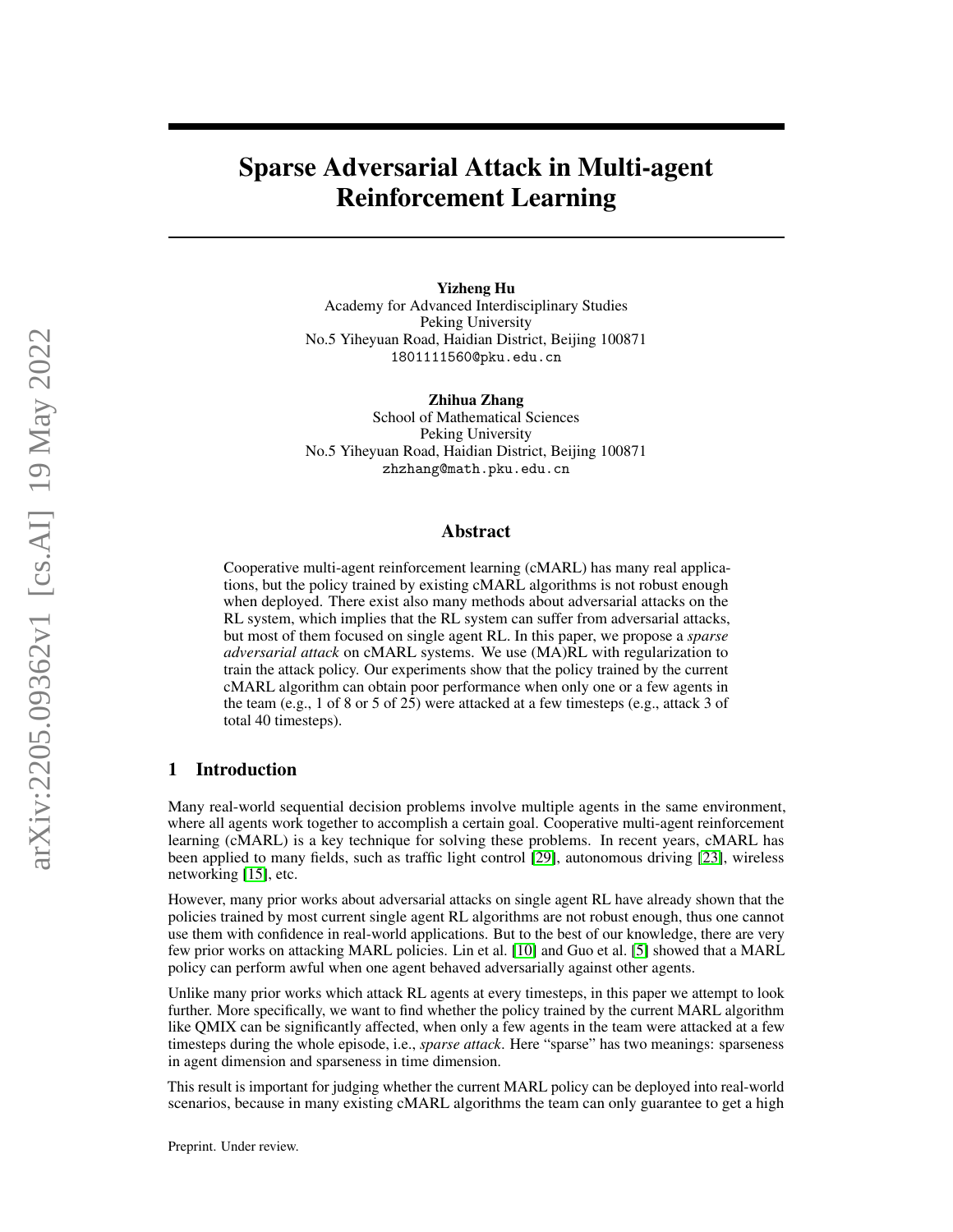reward when all agents execute their optimal policy accurately. But this may not be true for real-world scenarios. For a machine team, the machines may malfunction sometimes; for a human team, the teammates may not be absolutely credible, because the competitors may plant a spy who will sabotage the team.

But of course, if a machine fails frequently, it will be replaced by a better machine soon; and if a spy sabotages the team frequently, he/she will easy to be spotted and kicked out from the team. Real-world machines may more likely to fail only occasionally, and a spy can only sabotage occasionally to avoid being kicked out. This is why we focus on sparse attack.

Prior sparse attack work mainly focused on single agent RL. Most of them used some rule-based method to get the timestep of the attack, which can be shown to be sub-optimal (see [4.1\)](#page-2-0). In this work, we attempt to use  $(MA)RL$  algorithms to learn the optimal sparse attack policy. To the best of our knowledge, our work is the first work about optimal sparse attack in the MARL environment.

Our contributions are summarized as follows:

- We perform adversarial attacks in the MARL environment, and consider both single agent attack and multi agent attack.
- We propose a (MA)RL based optimal sparse attack method in the MARL environment, which outperforms existing rule based sparse attack methods.
- Our experiments show that the current MARL algorithms, at least for QMIX, are not robust enough.

# 2 Related Work

MARL algorithms Existing cMARL algorithms can be roughly divided into two types: policybased and value based. Representative policy-based algorithms include COMA [\[4\]](#page-9-3), MADDPG [\[12\]](#page-9-4), etc; and representative value-based methods include VDN [\[27\]](#page-10-2) QMIX [\[19\]](#page-10-3), QTRAN [\[24\]](#page-10-4), ROMA [\[30\]](#page-10-5), Weighted-QMIX [\[20\]](#page-10-6), etc.

Adversarial attacks in RL Adversarial attacks in RL can also be roughly divided into two types: attack agent (e.g., perturb agent's observation or action) or modify environment. 1) For attacking agent, early works like [\[3,](#page-9-5) [6\]](#page-9-6) used simple adversarial example algorithm to attack agent's state. Later works like [\[28,](#page-10-7) [21\]](#page-10-8) used RL to learn the perturbation of agent's state that can minimize agent's reward. Lee et al. [\[8\]](#page-9-7) attacked agent's action directly. Xiao et al. [\[31\]](#page-10-9), Lin et al. [\[11\]](#page-9-8), Hussenot et al. [\[7\]](#page-9-9) tried different adversarial attack task (same perturb across time; mislead agent to certain state). 2) For modifying environment, Mankowitz et al. [\[13,](#page-9-10) [14\]](#page-9-11), Abdullah et al. [\[1\]](#page-9-12), Zhang et al. [\[33\]](#page-10-10), Yu et al. [\[32\]](#page-10-11) provided different kinds of environment modification.

**Sparse attack in RL** Lin et al. [\[11\]](#page-9-8), Qu et al. [\[18\]](#page-10-12) used rule based methods to decide attack steps (based on the "difference" or "entropy" of the agent's policy or value function). Behzadan and Hsu [\[2\]](#page-9-13) used RL to learn the attack steps and then applied adversarial example at those steps. Sun et al. [\[26\]](#page-10-13) used RL to learn both the attack step and the perturbation. All these works are conducted in single agent RL.

Adversarial attacks and adversarial training in MARL Lin et al. [\[10\]](#page-9-1), Guo et al. [\[5\]](#page-9-2) attacked one agent in the cMARL environment. Li et al. [\[9\]](#page-9-14), Sun et al. [\[25\]](#page-10-14), Nisioti et al. [\[16\]](#page-10-15) did minimax adversarial training in the cMARL environment, which assumed some agents may behave adversarially against other agents. All these works assumed agent(s) can behave adversarially at any timestep.

## 3 Problem Formulation

A standard cooperative MARL system contains  $n$  agents that can be described as a multi-agent Markov decision processes (multi-agent MDP, MMDP)  $(S, \{A_i\}_{i=1}^n, \{O_i\}_{i=1}^n, R, P)$ . Here S is the environment's global state space. Each agent i has its own action space  $A_i$  and observation space  $\mathcal{O}_i$ . At each time step t, agent i first observes  $o_{i,t} \in \mathcal{O}_i$  based on the current global state  $s_t \in \mathcal{S}$ . The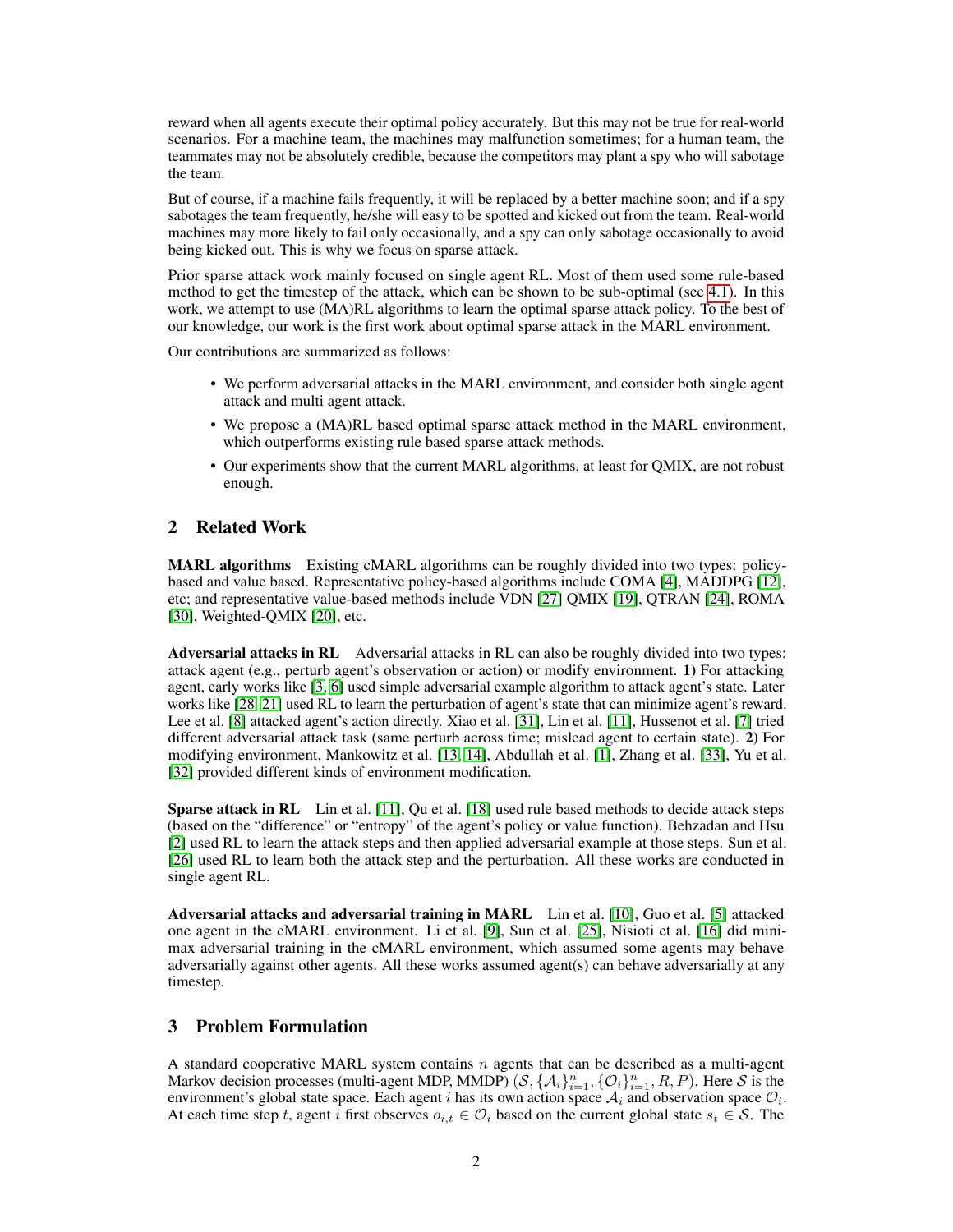observation  $o_{i,t}$  can be the same as  $s_t$  if the environment is fully observable, or be different if the environment is partially observable. After that, agent performs action  $a_{i,t}$  based on its policy  $\pi_i(\cdot|h_{i,t})$ ,  $h_{i,t}$  is agent i's all historical information until t. The team receives reward  $r_t = R(s_t, a_{1,t}, \ldots, a_{n,t}),$ and then the environment transfers to next state  $s_{t+1} \sim P(\cdot|s_t, a_{1,t}, \ldots, a_{n,t})$ . The team's goal is to maximize its expected total reward  $\mathbb{E}_{s_0 \sim p_0, \mathbf{a}_t \sim \pi, s_{t+1} \sim P} [\sum_t^{\infty} R(s_t, \mathbf{a}_t)].$ 

To simplify the notation, we may use  $a_t$  to refer to  $a_{1,t}, \ldots, a_{n,t}$ , use  $a_{\{i,j,k\},t}$  to refer to agent  ${i, j, k}$  's action, and use  $\mathbf{a}_{-\{i,j,k\},t}$  to refer all except agent  $\{i, j, k\}$  's action.

For partially observable environments, we may assume the global state  $s_t$  is known during MARL's training period, but not during its testing period. The MARL algorithm can use global state information to help agents learn its policy, but each agent must be able to perform its policy only with its own observation. This is a common setting in many existing cMARL algorithms.

If the attacker decide to attack  $m \in [1, n]$  agent(s) in the team (denoted by  $\mathbf{k} = \{k_1, \dots, k_m\}$ ,  $k_i \in [1, n]$  for  $i \in [1, m]$ , the sparse adversarial attack task can be formulated as a constrained optimization problem:

$$
\min_{\mathbf{a}_{\mathbf{k},t}} \mathbb{E}_{s_0 \sim p_0, s_{t+1} \sim P} \left[ \sum_t R(s_t, \mathbf{a}_{\mathbf{k},t}, \mathbf{a}_{-\mathbf{k},t}^*) \right]
$$
\ns.t. 
$$
\sum_{i=1}^m \sum_t \mathbf{1}_{[a_{k_i,t} \neq a_{k_i,t}^*]} \leq N.
$$
\n(1)

where  $a^*$  is the optimal policy without attack, and N is the maximum number of attack steps. This optimization problem is a constrained (MA)RL problem.

<span id="page-2-1"></span>Moreover, since our goal is to find out "whether MARL policy can be significantly affected by a little modification", the maximum number of attack steps, i.e.,  $N$ , is also a hyper-parameter that needs to be tuned. Instead of solving the constrained  $(MA)RL$  and tune the hyper-parameter  $N$ , we can just relax the hard constraint  $\sum_{i=1}^{m} \sum_{t} 1_{[a_{k_i},t \neq a_{k_i}^*,t]} \leq N$  into a soft regularization:

$$
\min_{\mathbf{a}_{\mathbf{k},t}} \mathbb{E}_{s_0 \sim p_0, s_{t+1} \sim P} \left[ \sum_t R(s_t, \mathbf{a}_{\mathbf{k},t}, \mathbf{a}^*_{-\mathbf{k},t}) + \lambda \sum_{i=1}^m \sum_t \mathbf{1}_{[a_{k_i,t} \neq a_{k_i,t}^*]} \right].
$$
 (2)

The soft regularized problem is enough for our goal. In the regularized problem,  $\lambda$  can be used to control the sparsity of attack indirectly, large  $\lambda$  leading to less attack.

Most existing works on adversarial attack on RL policy were targeted on attacking state or observation. Unlike this, we make a stronger assumption: the attacker can directly modify agent's action. This assumption is reasonable under sparsity regularization, and it does also reflects some real-world scenarios. A faulty machine may perform sub-optimal actions even when the observation is correct, and a spy may perform any action that can sabotage the team, as long as he/she doesn't do this frequently.

## 4 Methodology

#### <span id="page-2-0"></span>4.1 Rule based sparse attack is sub-optimal

Some prior work about sparse attack in RL used rule based method to choose the attack step. For example, one calculates  $\delta_t = \max_a \pi(a|s_t) - \min_a \pi(a|s_t)$  [\[11\]](#page-9-8) or  $\delta_t = \sum_{i=0}^m \frac{p(a_t^i) \cdot \log p(a_t^i)}{\log m}$  [\[18\]](#page-10-12) first and then attacks t with high  $\delta_t$ . For Q learning, both the methods used softmax(Q) to calculate  $\delta_t$ . These two methods have a certain intuitive meaning: higher  $\delta_t$  means policy has higher confidence in its optimal action, which potentially means step  $t$  is more important and more worthwhile to be attacked. But both the methods are sub-optimal, at least for attacking Q learning agent. Here's an example:

**Example 1** Consider a  $\{0, 1\}$  action game with total T timesteps. At timestep t there are  $2^t$  states. The state transit function is deterministic and different action sequences will lead to different states.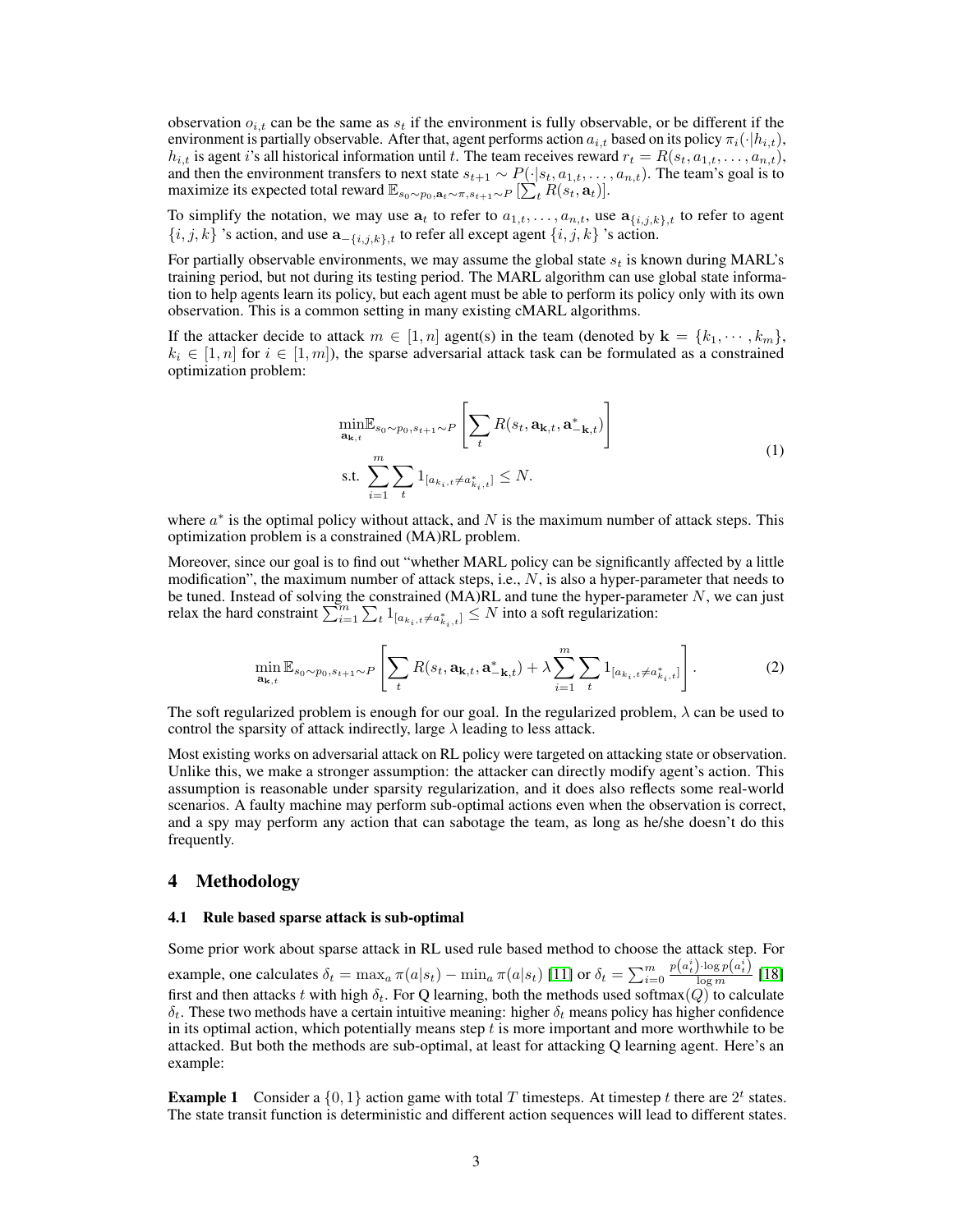

<span id="page-3-0"></span>Figure 1: Example 1 Figure 2: Example 2

The game can be described by a binary tree. The agent only receives reward at the last step, with no discount factor.

Consider a reward function like Figure [1.](#page-3-0) All other terminal states have a reward in [0, 47].

For this game, if the sparse attack budget is not less than 2, the only optimal attack policy is attacking points B and C, resulting −100 reward.

But  $Q_B^*(0) = 50, Q_B^*(1) = 49, Q_A^*(0) = 50, Q_A^*(1) = 48$ . The Q function at point B has less difference than point A. Therefore these two methods are both sub-optimal.

Another existing work [\[2\]](#page-9-13) used RL to learn the sparse attack timesteps. If the attacker decides to attack at a timestep, it perturbs the action to  $\arg \min_a Q$ .

This method is also sub-optimal, because the learnt  $Q$  function describes the optimal reward after having performed certain action, so perturbing action to  $\arg \min_a Q$  only minimize the upper bound of the reward, not the lower bound. Here's an example:

**Example 2** The environment setting is the same as Example 1, except the action space is  $\{0, 1, 2\}$ . The game can be described by a ternary tree.

Consider a reward function like Figure [2.](#page-3-1) All other terminal states have a reward in [0, 47].

For this game, if the sparse attack budget is not less than 2, the only optimal attack policy is attacking point A with action 1 and point B with action 1, resulting −100 reward.

But  $Q_A^*(0) = 50, Q_A^*(1) = 49, Q_A^*(2) = 48$ , the optimal attack policy is not the one with the lowest Q value. Therefore this method is sub-optimal.

 $\Box$ 

<span id="page-3-1"></span> $\Box$ 

The detailed calculation of these two examples can be found in Appendix [A.1](#page-11-0)

#### 4.2 Using (MA)RL algorithm to solve the optimal sparse attack policy

The fundamental reason why rule-based sparse attacks are sub-optimal is that, the Q function only describes optimal reward in certain case and it contains little information about the worst reward. So in order to obtain the optimal sparse attack policy, one way is to use a (MA)RL algorithm to solve the regularized optimization problem.

Set  $R'(s_t, \mathbf{a_{k,t}}) = -R(s_t, \mathbf{a_{k,t}}, \mathbf{a_{k,t}^*}) - \lambda \sum_{i=1}^m 1_{[a_{k_i}, t \neq a_{k_i,t}^*]}$  and  $P'(s_{t+1}|s_t, \mathbf{a_{k,t}}) =$  $P(s_{t+1}|s_t, \mathbf{a_{k,t}}, \mathbf{a_{-k,t}})$ . Then the regularized optimization problem [\(2\)](#page-2-1) becomes a standard (M)MDP in the original environment, with agent  $k_1, \dots, k_m$ , state transition function P', and reward R'. Under some regularity assumptions, a optimal policy of the MDP exists [\[17\]](#page-10-16), therefore we call this optimal policy as "optimal sparse attack policy".

This (M)MDP can be solved by any existing (MA)RL algorithm.

For  $m = 1$ , this is a partially observable single agent RL problem. Most common settings in partially observable RL assume that the true state is unknown. But in this case, the environment is still the original multi agent environment, in which the global state is known during the training period. We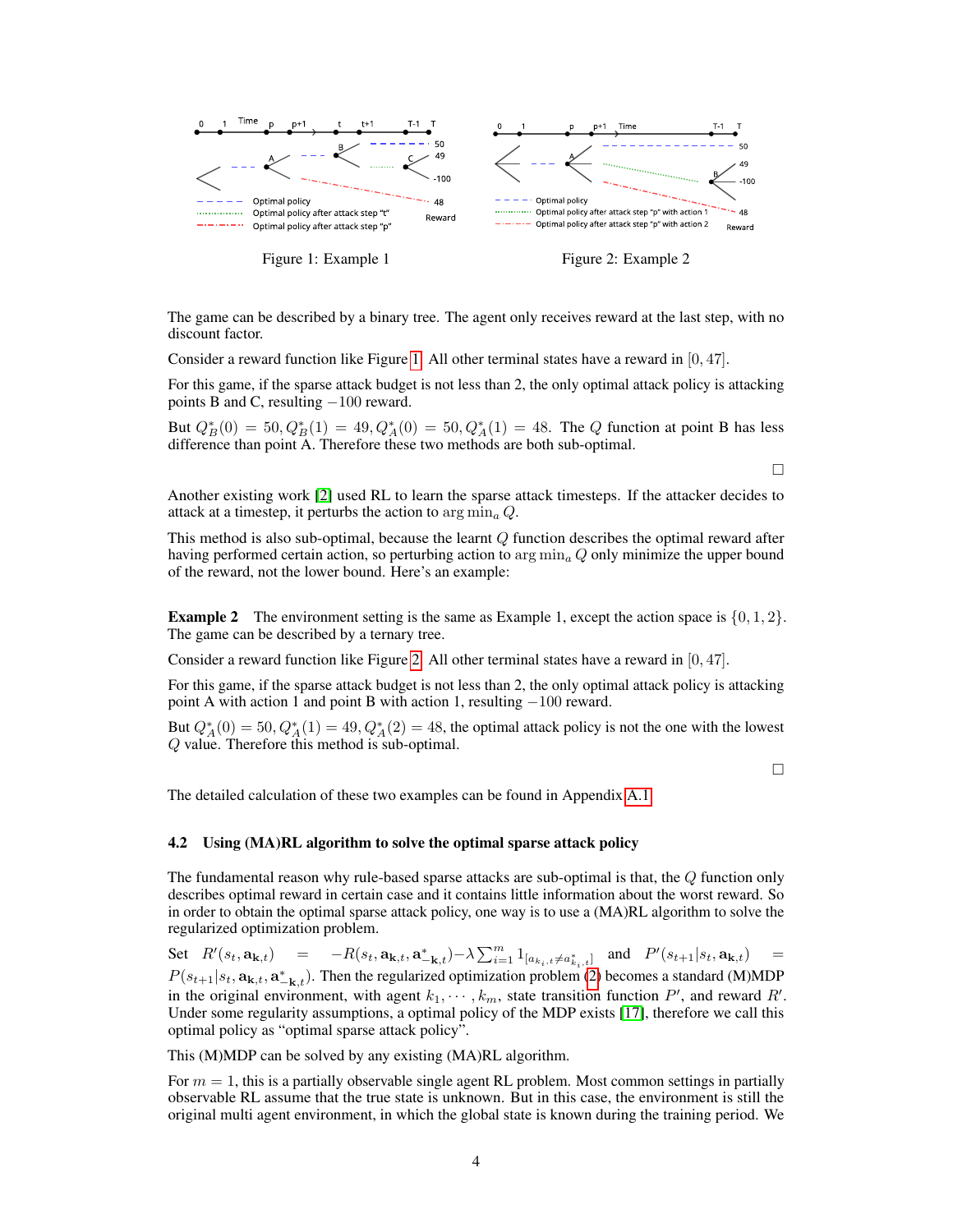can take advantage of this feature and use the global state to help training. For example, we can apply the QMIX algorithm into this single agent case.

Algorithm [1](#page-4-0) shows the learning procedure.

## Algorithm 1 Optimal sparse attack

<span id="page-4-0"></span>**Require:** Attack agents  $k_1, \dots, k_m$ ; Optimal Q function  $Q_1^*, \dots, Q_n^*$ ; Hyperparameter  $\lambda$ **Ensure:** Optimal sparse attack Q function  $Q_{k_1}^{adv}, \dots, Q_{k_m}^{adv}$ Initialize replay buffer  $\mathcal{D} = \emptyset$ for each epoch do for sampling loop do Obtain current  $s_t$  and  $o_t$ . Compute optimal actions  $a_{i,t}^* = \arg \max_a Q_i^*(o_{i,t}, a)$  for  $i =$  $1, \cdots, n$ . Roll out attacked agents' action  $a_{k_i,t}^{adv}$ , using  $\varepsilon$ -greedy or other method, with  $Q_{k_i}^{adv}(o_{k_i,t}, a)$ for  $i = 1, \dots, m$ Perform action  $\mathbf{a}^{adv}_{\mathbf{k},t}$ ,  $\mathbf{a}^*_{-\mathbf{k},t}$  and get  $r_t$ ,  $s_{t+1}$  and  $\mathbf{o}_{t+1}$ . Compute attacked agents' reward  $r'_t = -r_t - \lambda \sum_{i=1}^m 1_{[a_{k_i,t}^{adv} \neq a_{k_i,t}^*]}$ Store transition  $(s_t, \mathbf{o}_{\mathbf{k},t}, \mathbf{a}^{adv}_{\mathbf{k},t}, r'_t, s_{t+1}, \mathbf{o}_{\mathbf{k},t+1})$  into  $\mathcal{D}$ end for for training loop do Sample a minibatch  $M$  from replay buffer  $D$ . Compute  $Q_{k_i}^{adv}(o_{k_i}, a_{k_i})$  for  $i = 1, \cdots, m$ . Compute  $Q(s, a_k)$  using QMIX's mixer. Perform an update step. end for end for

Comparison with existing works. Except for sub-optimal rule based sparse attack discussed earlier, Sun et al. [\[26\]](#page-10-13) used RL to learn the optimal sparse attack either, and Lin et al. [\[10\]](#page-9-1), Guo et al. [\[5\]](#page-9-2) used RL to learn the optimal attack in cMARL system. The main difference between our work and theirs is:

- Sun et al. [\[26\]](#page-10-13) only considered attacking single agent RL policy. Our work focuses on attacking multi agent RL policy, and testing on many different environments. Their work used hard constrain applied to the environment to control the sparsity, i.e., the attacker will fail to attack if maximum of attack step reached. Our work uses soft regularization to control the sparsity.
- Both Lin et al. [\[10\]](#page-9-1) and Guo et al. [\[5\]](#page-9-2) considered the dense attack, and only attempted to attack one agent in the team. Out work focuses on sparse attack, and attempts to attack both single agent and multiple agents.

## 5 Experiments

#### 5.1 Experiment settings

We evaluate our optimal sparse attack method on SMAC environment [\[22\]](#page-10-17) with different maps. For maps with only a few agents, we only attempt to attack a single agent; For maps with many agents, we attempt to attack both single agent and multiple agents.

Environment and experiment settings SMAC [\[22\]](#page-10-17) is an MIT-licensed multi agent partially observable environment based on the StarCraft II game. Each agent can only observe a part of the global state within a circular area around it. Please refer to the SMAC paper for more details.

We use QMIX [\[19\]](#page-10-3) to train the base policy to be attacked. We mainly focus on attacking QMIX policies, but we also try attacking VDN [\[27\]](#page-10-2) and QTRAN [\[24\]](#page-10-4) policies in some maps. The base policy is trained with the same settings and same parameters as in the QMIX paper. We also use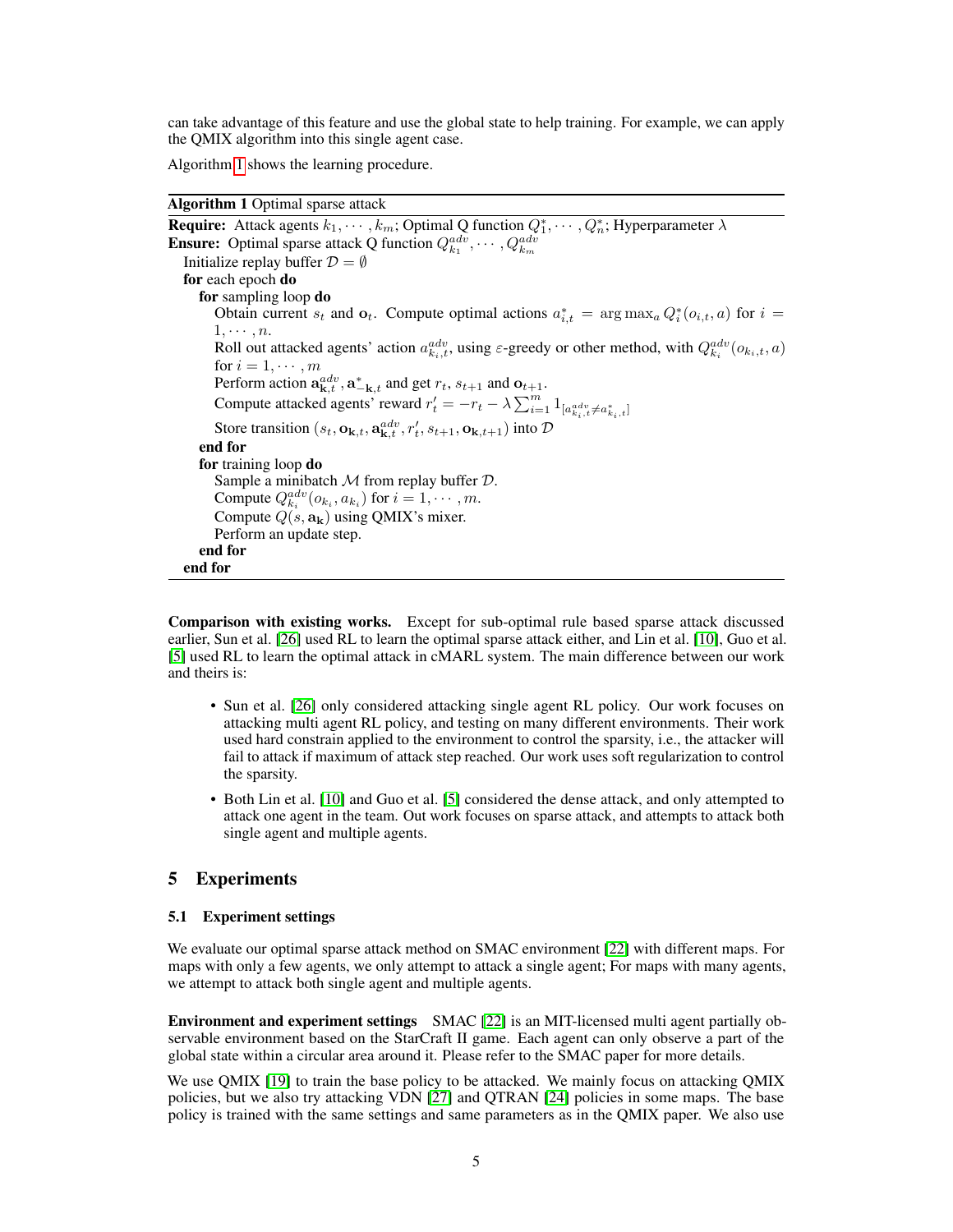QMIX to train the optimal sparse attack policy. The optimal sparse attack policy is also trained with the same settings and same parameters as in the QMIX paper, except the number of agents is changed.

Map selection SMAC environment contains many different maps, but only those maps that QMIX can achieve good performance are suitable for evaluating the performance of the sparse attack policy. We evaluate our method on different kinds of maps:

- Maps with a few agents: 3m and 3s\_vs\_4z. In these two maps, we only attack single agent. Because all the agents are homogeneous, we just choose agent 0 as a representative agent.
- Maps with a medium number of agents: 2s3z, 8m, 1c3s5z, MMM. In these maps, we attempt to attack both single agent and multiple agents. For homogeneous map 8m, we just randomly choose the representative agent; for heterogeneous map, we choose the representative agent based on agent type.
- Maps with a large number of agents: 25m and bane\_vs\_bane. In these maps, we attempt to attack both single agent and multiple agents. Since the number of agents is large, we just randomly choose the representative agent.

Some detailed explanation can be found in Appendix [A.2.](#page-12-0)

Evaluation criteria and baselines We use the winning rate of 1000 episodes and the average number of attack steps as our evaluation criteria. The attack policy with fewer attack steps and a lower winning rate has better performance.

To evaluate the stability of the experiment, we run each (MA)RL training 5 times with different random seeds, discard the policy with the highest and lowest winning rate, and report the result of the rest 3 policies.

We evaluate our result with these baselines:

- Random sparse attack. At each timesteps we randomly attack it with a certain probability, with either random action, or use the action that have the lowest Q value. We use the abbreviation RAR or RAL to represent them.
- Rule based sparse attack. Following Lin et al. [\[11\]](#page-9-8), we compute  $\delta = \max_a \text{softmax}(Q)$   $\min_a$  softmax(Q) and attack those timesteps with high  $\delta_t$  and with the action that have the lowest Q value. We use the abbreviation RB to represent it.
- Rule based dense attack. Attack every timesteps with the action that have the lowest Q value. This baseline is only used in a few case, because it is a much stronger attack. We use the abbreviation RD to represent it.

We use the abbreviation OPT to represent our method: **optimal** sparse attack. For hyperparameter  $\lambda$ , we train different attack policies with different  $\lambda$ , and choose the one that can significantly lower the winning rate. Results below show that larger  $\lambda$  leads to less attack.

## 5.2 Maps with a few agents

Table [1](#page-6-0) shows the result of the 3m map and the 3s vs 4z map. For these two maps, the winning rate without adversarial attack is 97.2% and 90.8% respectively. We can see that, for 3m map, OPT can lower the winning rate to 0% with only around 18% of timesteps being attacked, and 1.8% with around 14%. For 3s\_vs\_4z map, the winning rate cannot be as low as 3m map, but OPT can still significantly lower the winning rate with around 10%-15% of timesteps being attacked.

These results show that OPT outperforms RAR/RAL and RB. Note that, for RB, since the  $\delta_t$  may not be a continuous distribution, we cannot accurately set the threshold to let RB attack exactly the same number of timesteps as OPT. Instead, we just choose some threshold that RB attacks more timesteps than OPT. If OPT attacks fewer timesteps than RB, and achieves a lower winning rate than RB, then it still outperforms RB.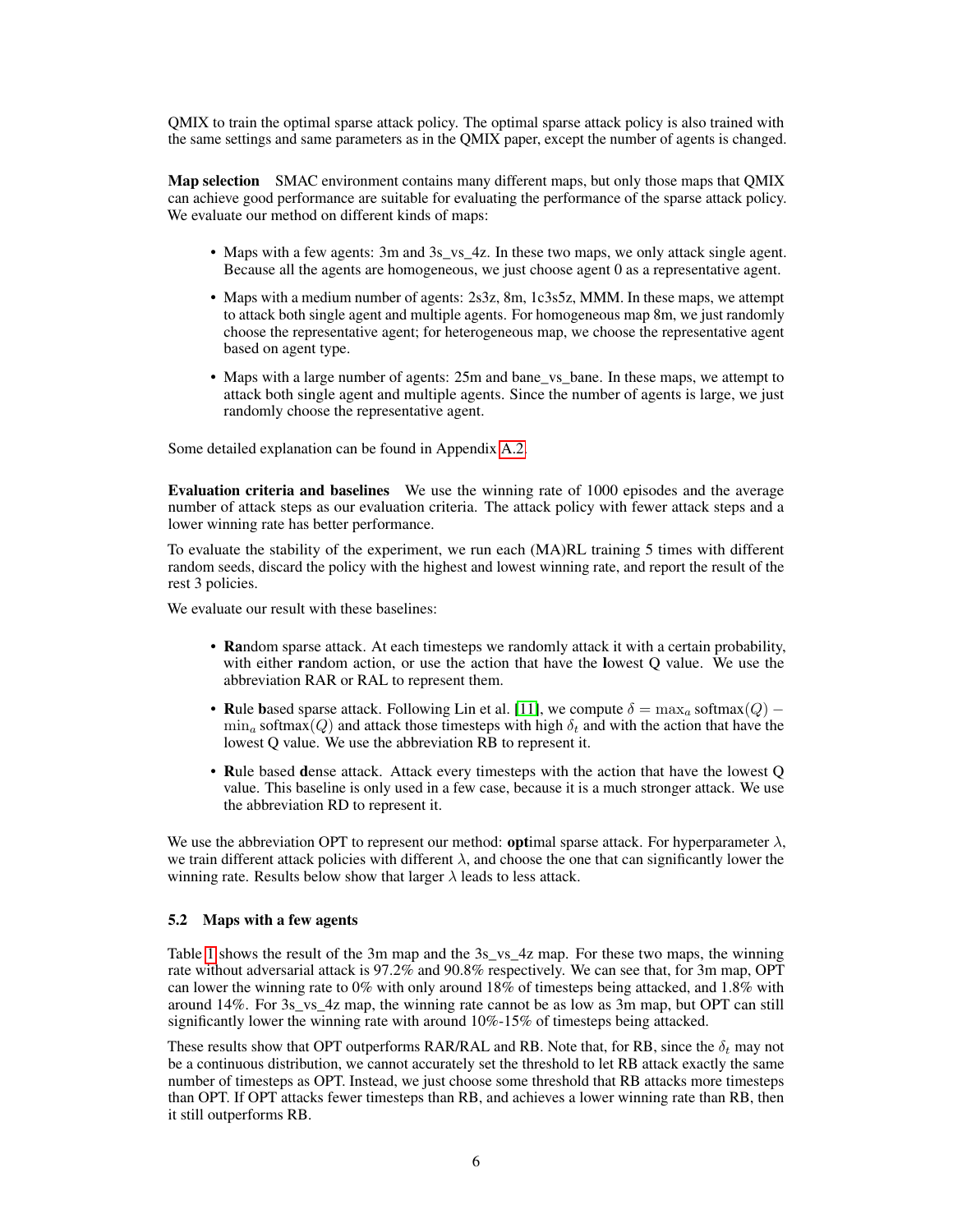<span id="page-6-0"></span>

| $\overline{\text{Map}}$ | 3m Agent 0         |             |                  | 3s_vs_4z Agent 0  |             |                  |
|-------------------------|--------------------|-------------|------------------|-------------------|-------------|------------------|
| Attack                  | Parameter          | Winning     | Attacked steps / | Parameter         | Winning     | Attacked steps / |
| type                    |                    | rate $(\%)$ | Total steps      |                   | rate $(\%)$ | Total steps      |
|                         |                    | 0.0         | 4.278/23.249     |                   | 56.5        | 10.123/167.604   |
|                         | $\lambda = 1$      | 0.0         | 4.336/23.067     | $\lambda = 0.1$   | 58.3        | 15.993/171.329   |
| <b>OPT</b>              |                    | 0.0         | 4.329/23.356     |                   | 59.9        | 9.404/165.055    |
|                         |                    | 1.8         | 3.464/24.906     |                   | 46.0        | 22.085/163.402   |
|                         | $\lambda = 5$      | 1.4         | 3.640/24.975     | $\lambda = 0.01$  | 49.0        | 24.480/175.448   |
|                         |                    | 1.4         | 3.460/25.436     |                   | 46.7        | 20.370/167.866   |
| <b>RAR</b>              |                    | 85.3        | 20%              |                   | 90.5        | 15%              |
|                         |                    | 88.4        | 15%              |                   | 91.6        | 10%              |
| <b>RAL</b>              |                    | 48.6        | 20%              |                   | 87.2        | 15%              |
|                         |                    | 60.3        | 15%              |                   | 90.5        | 10%              |
|                         | Threshold          | 26.7        | 15.657/39.389    | Threshold         | 66.2        | 30.794/159.433   |
| RB                      | 0.25               |             |                  | 0.04              |             |                  |
|                         | Threshold<br>0.258 | 41.1        | 12.475/35.468    | Threshold<br>0.05 | 90.4        | 19.811/136.088   |

Table 1: Maps with a few agents

# Table 2: 3m VDN / QTRAN

<span id="page-6-1"></span>

| Map        | 3m Agent 0 VDN    |             | 3m Agent 0 QTRAN |                    |              |                  |
|------------|-------------------|-------------|------------------|--------------------|--------------|------------------|
| Attack     | Parameter         | Winning     | Attacked steps / | Parameter          | Winning      | Attacked steps / |
| type       |                   | rate $(\%)$ | Total steps      |                    | rate $(\% )$ | Total steps      |
|            |                   | 0.1         | 4.712/26.750     |                    | 0.0          | 4.630/20.590     |
| <b>OPT</b> | $\lambda = 5$     | 0.4         | 4.630/26.320     | $\lambda = 1$      | 0.0          | 4.585/20.721     |
|            |                   | 0.0         | 4.492/26.850     |                    | 0.0          | 4.701/20.482     |
| <b>RAR</b> |                   | 83.9        | 20%              |                    | 82.6         | 25%              |
| <b>RAL</b> |                   | 45.8        | 20%              |                    | 48.5         | 25%              |
| RB         | Threshold<br>0.17 | 70.7        | 4.872/24.977     | Threshold<br>0.123 | 47.2         | 12.789/32.669    |

#### 5.3 Maps with a medium number of agents

For 8m, 2s3z, 1c3s5z, MMM map, we attempt to attack both single agent and multiple agents. The winning rate of these 4 maps without adversarial attack is 87.9%, 97.5%, 99.5%, 98.9% respectively.

Attacking single agent We pick one agent for each map to report here, and more experimental results can be found in Appendix [A.3.](#page-12-1)

Table [3](#page-7-0) shows the result of these 4 maps. OPT can lower the winning rate in all these 4 maps. Especially in 1c3s5z, OPT lowers the winning rate to less than 1% in only less than 10% of timesteps being attacked. For MMM map, OPT can even archive a lower winning rate than RD, i.e., attacking every timesteps with the action that has the lowest Q value.

Attacking multiple agents Table [4](#page-8-0) shows the result of multiple agent attack, and additional results can be found in Appendix [A.3.](#page-12-1) In the maps, OPT can significantly lower the winning rate, and outperforms all the baselines. In 1c3s5z map, OPT outperforms RD. In maps with heterogeneous agents, different types of agents contribute differently to the team, small agents play less of a role in the team. Compared to previous result, in 1c3s5z map, "c" is large agent and "s" / "z" are small agents, so attacking "s" / "z" requires more attack steps than attacking "c".

#### 5.4 Maps with a large number of agents

For 25m and bane\_vs\_bane map, we also attempt to attack both single agent and multiple agents.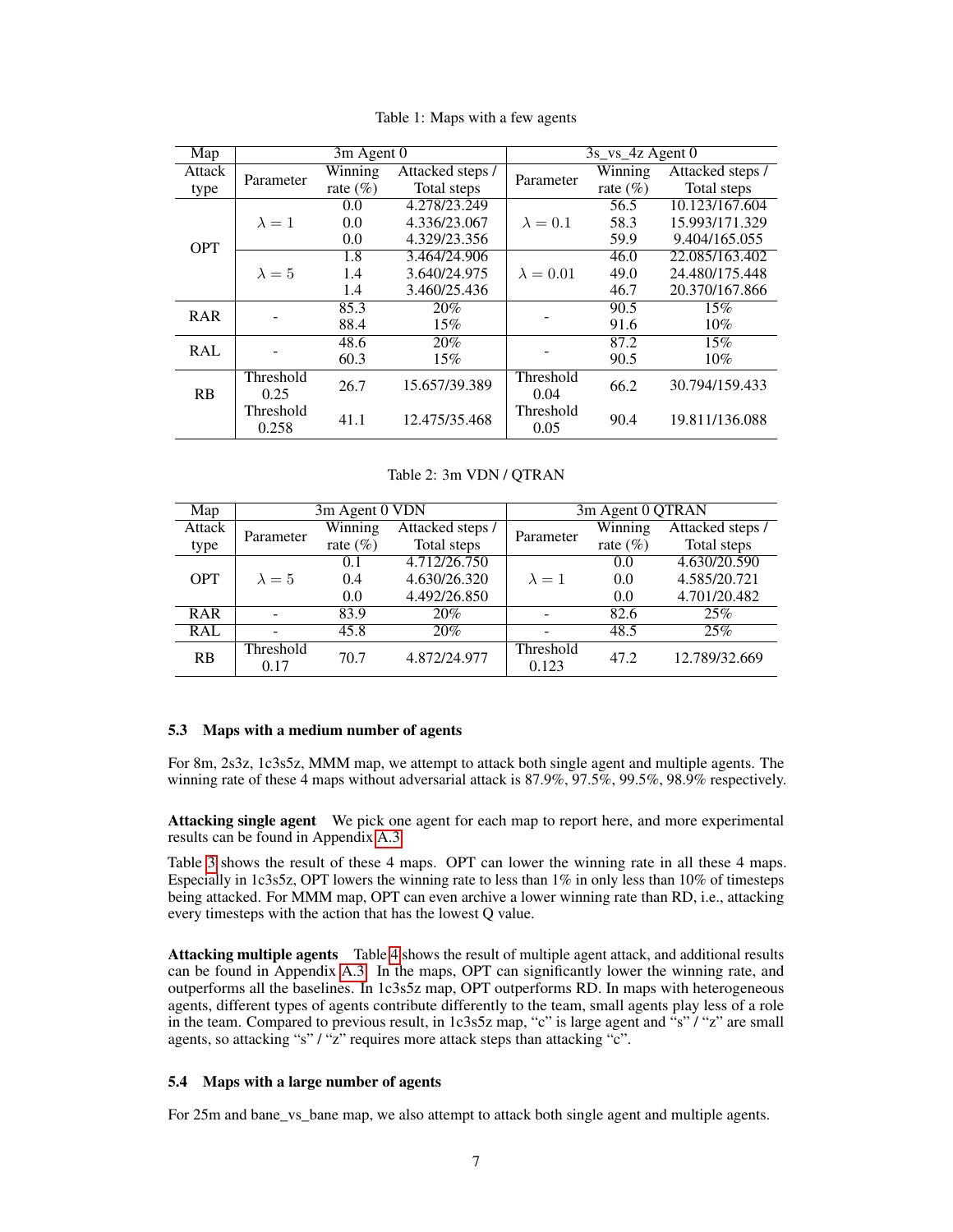<span id="page-7-0"></span>

| Map             | 8m Agent 4        |                  |                  | 2s3z Agent 1     |             |                  |
|-----------------|-------------------|------------------|------------------|------------------|-------------|------------------|
| Attack          | Parameter         | Winning          | Attacked steps / | Parameter        | Winning     | Attacked steps / |
| type            |                   | rate $(\%)$      | Total steps      |                  | rate $(\%)$ | Total steps      |
|                 |                   | 0.2              | 7.109/26.876     |                  | 0.4         | 11.413/119.696   |
|                 | $\lambda = 1$     | 0.2              | 7.153/27.393     | $\lambda = 0.1$  | 0.5         | 10.942/119.577   |
| <b>OPT</b>      |                   | 0.1              | 5.008/26.373     |                  | 0.5         | 11.528/119.454   |
|                 |                   | 6.5              | 6.830/28.405     |                  | 7.2         | 11.116/113.693   |
|                 | $\lambda = 5$     | 7.1              | 6.882/28.355     | $\lambda = 0.5$  | 2.2         | 10.062/118.165   |
|                 |                   | 7.9              | 6.724/28.581     |                  | 2.5         | 10.193/117.992   |
| <b>RAR</b>      | $\sim$            | 71.4             | 25%              |                  | 97.4        | 10%              |
| <b>RAL</b>      |                   | 33.7             | 25%              |                  | 91.1        | 10%              |
| RB              | Threshold<br>0.13 | 24.1             | 8.291/33.548     | Threshold<br>0.1 | 50.8        | 12.709/56.991    |
|                 | Threshold         | 31.5             | 6.874/31.783     |                  |             |                  |
|                 | 0.15              |                  |                  |                  |             |                  |
| Map             |                   | $1c3s5z$ Agent 0 |                  |                  | MMM Agent 5 |                  |
| Attack          |                   | Winning          | Attacked steps / |                  | Winning     | Attacked steps / |
| type            | Parameter         | rate $(\%)$      | Total steps      | Parameter        | rate $(\%)$ | Total steps      |
|                 |                   | $\overline{0.0}$ | 4.097/44.122     |                  | 58.1        | 24.529/73.555    |
|                 | $\lambda = 1$     | 0.1              | 4.134/44.389     | $\lambda = 0.1$  | 55.5        | 25.368/73.542    |
|                 |                   | 0.0              | 4.019/45.706     |                  | 65.1        | 33.330/61.472    |
| <b>OPT</b>      |                   | $\overline{0.3}$ | 3.617/46.609     |                  | 43.2        | 55.174/69.126    |
|                 | $\lambda = 5$     | 0.3              | 3.458/45.725     | $\lambda = 0.01$ | 40.3        | 52.022/68.107    |
|                 |                   | 0.3              | 3.452/45.555     |                  | 41.1        | 58.144/70.759    |
| <b>RAR</b>      |                   | 96.8             | 10%              |                  | 96.9        | 35%              |
| <b>RAL</b>      |                   | 94.7             | $10\%$           |                  | 82.9        | 35%              |
| $\overline{RD}$ | Threshold         | ÷,               |                  | Threshold        | 59.6        | 100%             |

Table 3: Attacking single agent

Table [5](#page-8-1) shows the result of the 25m map. The winning rate of the 25m map without adversarial attack is 98.4%. More results can be found in Appendix [A.3.](#page-12-1)

When attacking only one agent in a team with 25 agents, OPT can lower the winning rate a little bit with around 80% of timesteps being attacked. This still outperforms RD. RB has no baseline in this case, because we fail to find a threshold that can attack more than 80% but not near 100% of timesteps. When attacking 5 agents in the team, OPT can significantly lower the winning rate with each agent around 7% of timesteps being attacked.

## 5.5 Attacking VDN and QTRAN policies

We also attack VDN and QTRAN policies in three maps: 3m, 1c3s5z, and 25m, i.e., one map for each type. Table [2](#page-6-1) shows the result of the 3m map. More results can be found in Appendix [A.3.](#page-12-1) The result is similar to QMIX policies. Both VDN and QTRAN policies can perform awful under sparse attack, and OPT outperforms all baseline methods.

# 6 Conclusion and Future works

In this work we have been concerned with sparse attack in multi agent reinforcement learning. We have used (MA)RL algorithms to learn the optimal sparse attack policy and evaluated them in SMAC environments. Our results have shown that the policy trained by the QMIX / VDN / QTRAN algorithm can obtain poor performance when only one or a few agents in the team are attacked at a few timesteps. Therefore, the existing cMARL algorithms, at least QMIX / VDN / QTRAN, may not be robust enough to deploy to real applications. So one straightforward future work is: how to defend this kind of attack?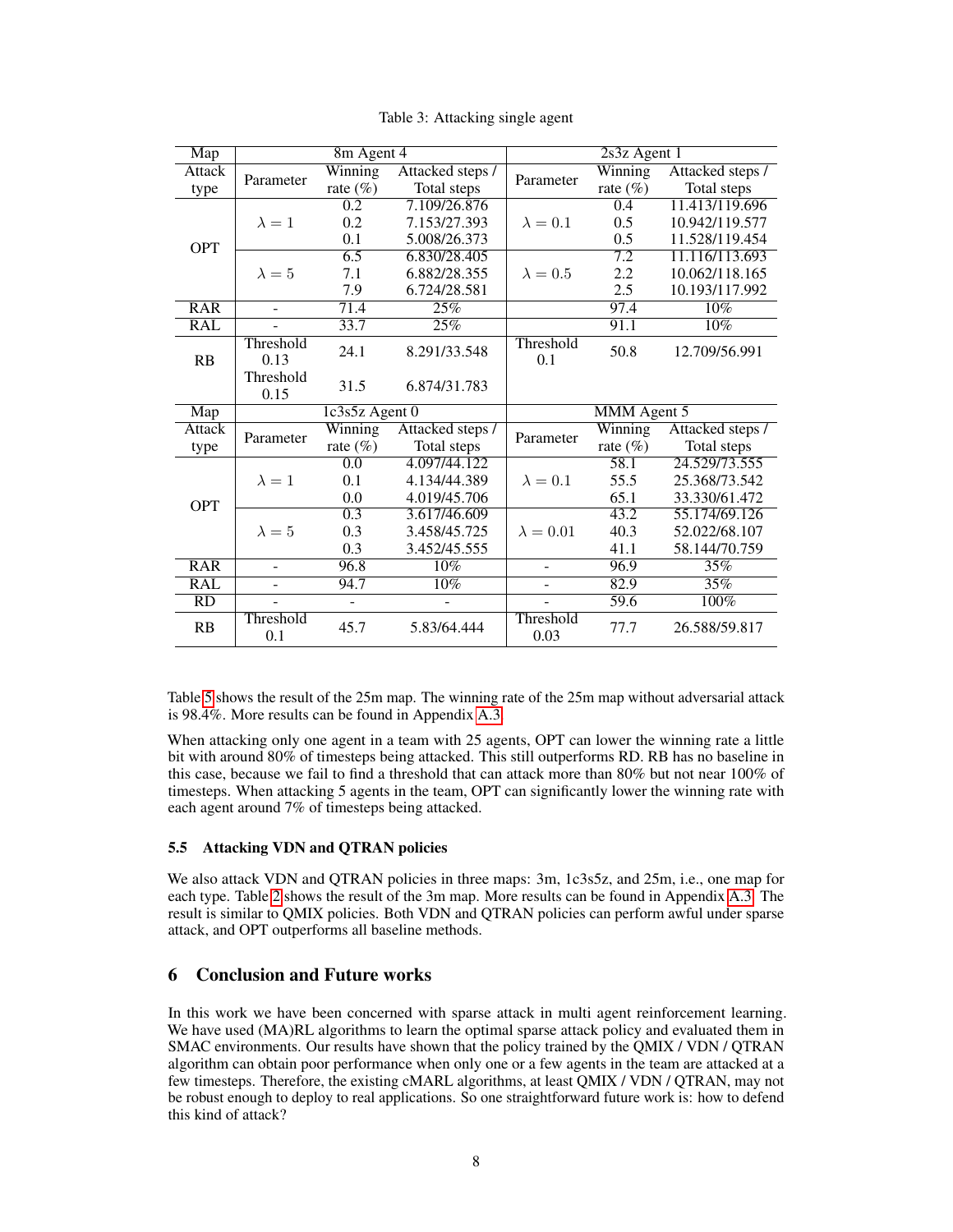<span id="page-8-0"></span>

| Map        | 8m Agent 3 and 5 |             |                  | 1c3s5z Agent 1 and 7 |             |                  |
|------------|------------------|-------------|------------------|----------------------|-------------|------------------|
| Attack     | Parameter        | Winning     | Attacked steps / | Parameter            | Winning     | Attacked steps / |
| type       |                  | rate $(\%)$ | Total steps      |                      | rate $(\%)$ | Total steps      |
|            |                  | 5.3         | 2.453,3.112      |                      | 48.3        | 16.265, 13.545   |
|            | $\lambda = 1$    |             | /26.012          | $\lambda = 0.1$      |             | /106.380         |
|            |                  | 4.2         | 2.553,3.148      |                      | 49.6        | 15.507,15.621    |
| <b>OPT</b> |                  |             | /25.113          |                      |             | /110.040         |
|            |                  | 5.7         | 2.526,3.132      |                      |             | 15.729,14.188    |
|            |                  |             | /25.074          |                      | 48.2        | /112.490         |
|            |                  | 35.5        | 1.595,2.395      |                      | 29.1        | 57.834,58.535    |
|            | $\lambda = 5$    |             | /28.490          | $\lambda = 0.01$     |             | /79.101          |
|            |                  | 37.9        | 1.612,2.328      |                      | 29.7        | 53.077,56.998    |
|            |                  |             | /28.637          |                      |             | /78.544          |
|            |                  | 38.8        | 1.691,2.436      |                      | 24.9        | 54.735,48.304    |
|            |                  |             | /29.013          |                      |             | /78.564          |
| <b>RAR</b> |                  | 82.8        | 10%, 12%         |                      | 97.9        | 15%, 15%         |
|            |                  | 82.1        | $6\%, 9\%$       |                      |             |                  |
| <b>RAL</b> |                  | 72.1        | 10%, 12%         |                      | 98.3        | 15%, 15%         |
|            |                  | 75.1        | $6\%, 9\%$       |                      |             |                  |
| <b>RD</b>  |                  |             |                  |                      | 37.7        | 100%             |
| RB         | Threshold        | 23.2        | 3.969,4.348      | Threshold            | 68.8        | 23.486,27.912    |
|            | 0.2, 0.2         |             | /28.184          | 0.04, 0.05           |             | /73.038          |
|            | Threshold        | 41.4        | 2.718,3.502      |                      |             |                  |
|            | 0.23, 0.2        |             | /28.757          |                      |             |                  |

Table 4: Attacking multiple agents

Table 5: 25m map

<span id="page-8-1"></span>

| Map        | 25m Agent 10                              |             |                                           |  |  |
|------------|-------------------------------------------|-------------|-------------------------------------------|--|--|
| Attack     | Parameter                                 | Winning     | Attacked steps /                          |  |  |
| type       |                                           | rate (%)    | Total steps                               |  |  |
|            |                                           | 69.3        | 30.302/46.582                             |  |  |
|            | $\lambda = 0.01$                          | 68.1        | 37.845/48.739                             |  |  |
| <b>OPT</b> |                                           | 70.8        | 44.589/56.135                             |  |  |
|            |                                           | 67.0        | 51.887/63.311                             |  |  |
|            | $\lambda = 0.001$                         | 73.8        | 45.496/56.599                             |  |  |
|            |                                           | 65.7        | 49.720/63.385                             |  |  |
| <b>RAR</b> |                                           | 83.7        | 70%                                       |  |  |
| <b>RAL</b> |                                           | 73.8        | 70%                                       |  |  |
| <b>RD</b>  |                                           | 71.8        | 100%                                      |  |  |
| Map        |                                           |             | 25m Agent 0,5,10,15,20                    |  |  |
| Attack     | Parameter                                 | Winning     | Attacked steps /                          |  |  |
| type       |                                           | rate $(\%)$ | Total steps                               |  |  |
|            |                                           | 16.2        | 3.700, 3.840, 3.567, 4.051, 3.467/58.801  |  |  |
| <b>OPT</b> | $\lambda = 1$                             | 16.2        | 3.575, 3.928, 3.651, 3.999, 3.484/59.101  |  |  |
|            |                                           | 19.3        | 3.938, 3.715, 3.608, 3.881, 3.465/56. 315 |  |  |
| RAR        |                                           | 96.5        | $7\%, 7\%, 7\%, 7\%, 7\%$                 |  |  |
| <b>RAL</b> |                                           | 89.4        | $7\%$ , $7\%$ , $7\%$ , $7\%$ , $7\%$     |  |  |
| RB         | Threshold<br>0.16, 0.13, 0.11, 0.13, 0.15 | 42.8        | 6.729, 4.721, 6.189, 6.855, 5.341/50.164  |  |  |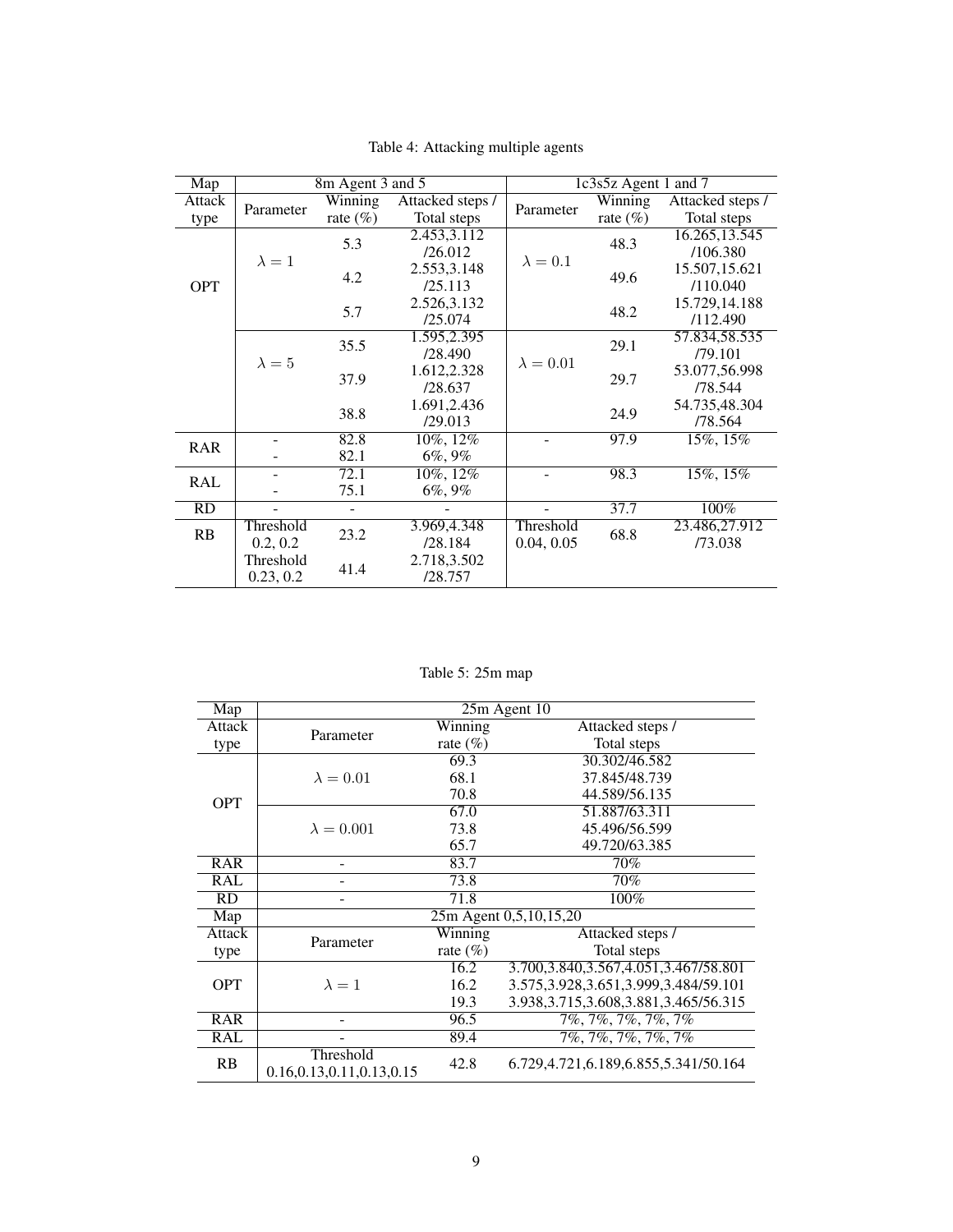To the best of our knowledge, this work is the first work about sparse attack in MARL. As a first-step work, we fixed the target agent and then learn the optimal sparse attack policy. A more general attack problem is to take  $k_1, \dots, k_m$  into the min operator, i.e., the attacker must decide both the agent to be attacked and the attack policy. This problem is a mixed integer programming problem, and is also a possible future work.

## References

- <span id="page-9-12"></span>[1] Mohammed Amin Abdullah, Hang Ren, Haitham Bou Ammar, Vladimir Milenkovic, Rui Luo, Mingtian Zhang, and Jun Wang. Wasserstein robust reinforcement learning. *arXiv preprint arXiv:1907.13196*, 2019.
- <span id="page-9-13"></span>[2] Vahid Behzadan and William Hsu. Adversarial exploitation of policy imitation. *arXiv preprint arXiv:1906.01121*, 2019.
- <span id="page-9-5"></span>[3] Vahid Behzadan and Arslan Munir. Vulnerability of deep reinforcement learning to policy induction attacks. *arXiv preprint arXiv:1701.04143*, 2017.
- <span id="page-9-3"></span>[4] Jakob Foerster, Gregory Farquhar, Triantafyllos Afouras, Nantas Nardelli, and Shimon Whiteson. Counterfactual multi-agent policy gradients. In *Proceedings of the AAAI Conference on Artificial Intelligence*, volume 32, 2018.
- <span id="page-9-2"></span>[5] Jun Guo, Yonghong Chen, Yihang Hao, Zixin Yin, Yin Yu, and Simin Li. Towards comprehensive testing on the robustness of cooperative multi-agent reinforcement learning. *arXiv preprint arXiv:2204.07932*, 2022.
- <span id="page-9-6"></span>[6] Sandy Huang, Nicolas Papernot, Ian Goodfellow, Yan Duan, and Pieter Abbeel. Adversarial attacks on neural network policies. *arXiv preprint arXiv:1702.02284*, 2017.
- <span id="page-9-9"></span>[7] Léonard Hussenot, Matthieu Geist, and Olivier Pietquin. Targeted attacks on deep reinforcement learning agents through adversarial observations. *arXiv preprint arXiv:1905.12282*, 2019.
- <span id="page-9-7"></span>[8] Xian Yeow Lee, Sambit Ghadai, Kai Liang Tan, Chinmay Hegde, and Soumik Sarkar. Spatiotemporally constrained action space attacks on deep reinforcement learning agents. *arXiv preprint arXiv:1909.02583*, 2019.
- <span id="page-9-14"></span>[9] Shihui Li, Yi Wu, Xinyue Cui, Honghua Dong, Fei Fang, and Stuart Russell. Robust multi-agent reinforcement learning via minimax deep deterministic policy gradient. In *Proceedings of the AAAI Conference on Artificial Intelligence*, volume 33, pages 4213–4220, 2019.
- <span id="page-9-1"></span>[10] Jieyu Lin, Kristina Dzeparoska, Sai Qian Zhang, Alberto Leon-Garcia, and Nicolas Papernot. On the robustness of cooperative multi-agent reinforcement learning. In *2020 IEEE Security and Privacy Workshops (SPW)*, pages 62–68. IEEE, 2020.
- <span id="page-9-8"></span>[11] Yen-Chen Lin, Zhang-Wei Hong, Yuan-Hong Liao, Meng-Li Shih, Ming-Yu Liu, and Min Sun. Tactics of adversarial attack on deep reinforcement learning agents. *arXiv preprint arXiv:1703.06748*, 2017.
- <span id="page-9-4"></span>[12] Ryan Lowe, Yi Wu, Aviv Tamar, Jean Harb, Pieter Abbeel, and Igor Mordatch. Multi-agent actor-critic for mixed cooperative-competitive environments. *arXiv preprint arXiv:1706.02275*, 2017.
- <span id="page-9-10"></span>[13] Daniel J Mankowitz, Nir Levine, Rae Jeong, Yuanyuan Shi, Jackie Kay, Abbas Abdolmaleki, Jost Tobias Springenberg, Timothy Mann, Todd Hester, and Martin Riedmiller. Robust reinforcement learning for continuous control with model misspecification. *arXiv preprint arXiv:1906.07516*, 2019.
- <span id="page-9-11"></span>[14] Daniel J Mankowitz, Dan A Calian, Rae Jeong, Cosmin Paduraru, Nicolas Heess, Sumanth Dathathri, Martin Riedmiller, and Timothy Mann. Robust constrained reinforcement learning for continuous control with model misspecification. *arXiv preprint arXiv:2010.10644*, 2020.
- <span id="page-9-0"></span>[15] Yasar Sinan Nasir and Dongning Guo. Multi-agent deep reinforcement learning for dynamic power allocation in wireless networks. *IEEE Journal on Selected Areas in Communications*, 37 (10):2239–2250, 2019.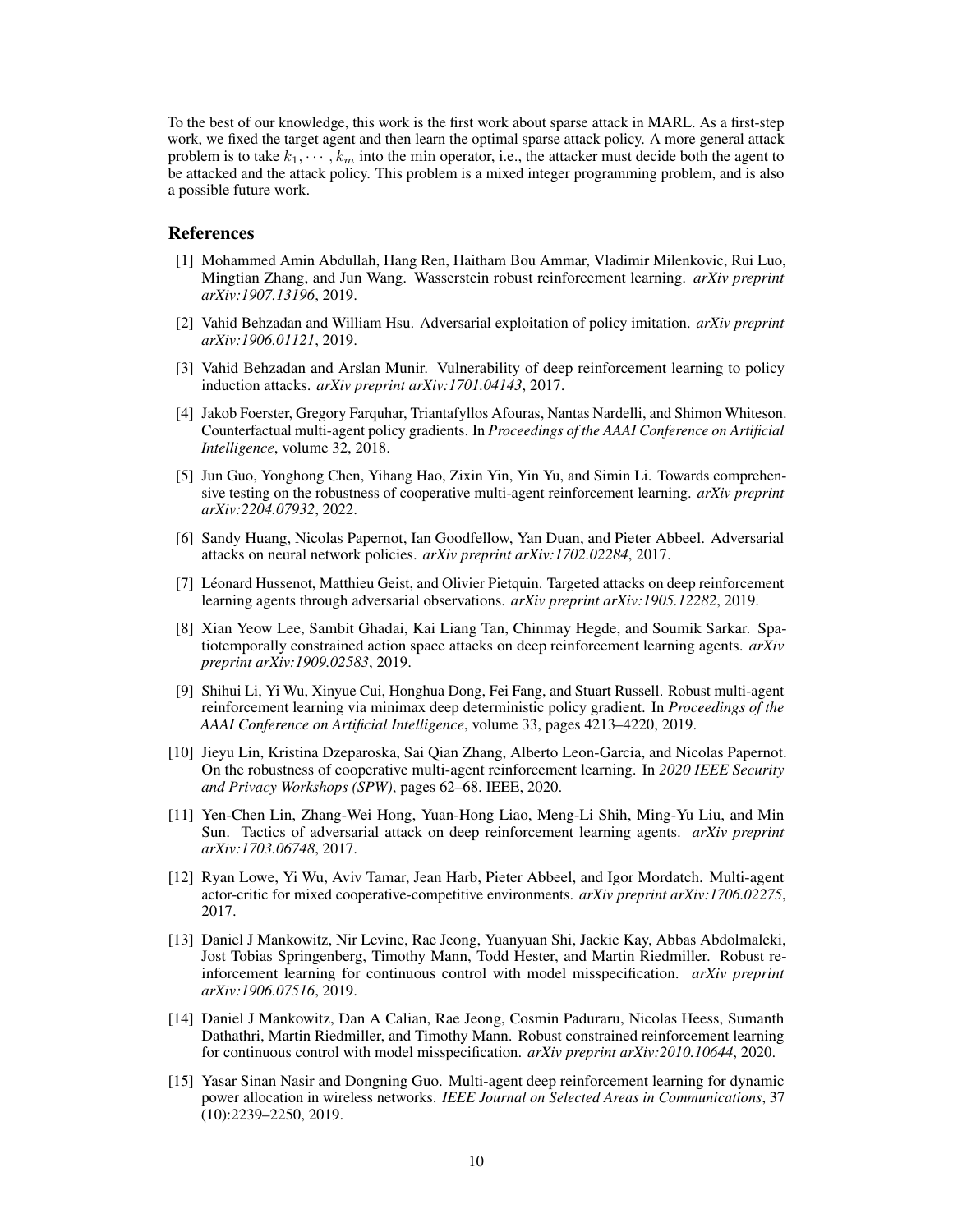- <span id="page-10-15"></span>[16] Eleni Nisioti, Daan Bloembergen, and Michael Kaisers. Robust multi-agent q-learning in cooperative games with adversaries. 2021.
- <span id="page-10-16"></span>[17] Martin L Puterman. *Markov decision processes: discrete stochastic dynamic programming*. John Wiley & Sons, 2014.
- <span id="page-10-12"></span>[18] Xinghua Qu, Zhu Sun, Pengfei Wei, Yew-Soon Ong, and Abhishek Gupta. Minimalistic attacks: How little it takes to fool a deep reinforcement learning policy. *arXiv preprint arXiv:1911.03849*, 2019.
- <span id="page-10-3"></span>[19] Tabish Rashid, Mikayel Samvelyan, Christian Schroeder, Gregory Farquhar, Jakob Foerster, and Shimon Whiteson. Qmix: Monotonic value function factorisation for deep multi-agent reinforcement learning. In *International Conference on Machine Learning*, pages 4295–4304. PMLR, 2018.
- <span id="page-10-6"></span>[20] Tabish Rashid, Gregory Farquhar, Bei Peng, and Shimon Whiteson. Weighted qmix: Expanding monotonic value function factorisation for deep multi-agent reinforcement learning. *arXiv preprint arXiv:2006.10800*, 2020.
- <span id="page-10-8"></span>[21] Alessio Russo and Alexandre Proutiere. Optimal attacks on reinforcement learning policies. *arXiv preprint arXiv:1907.13548*, 2019.
- <span id="page-10-17"></span>[22] Mikayel Samvelyan, Tabish Rashid, Christian Schroeder De Witt, Gregory Farquhar, Nantas Nardelli, Tim GJ Rudner, Chia-Man Hung, Philip HS Torr, Jakob Foerster, and Shimon Whiteson. The starcraft multi-agent challenge. *arXiv preprint arXiv:1902.04043*, 2019.
- <span id="page-10-1"></span>[23] Shai Shalev-Shwartz, Shaked Shammah, and Amnon Shashua. Safe, multi-agent, reinforcement learning for autonomous driving. *arXiv preprint arXiv:1610.03295*, 2016.
- <span id="page-10-4"></span>[24] Kyunghwan Son, Daewoo Kim, Wan Ju Kang, David Earl Hostallero, and Yung Yi. Qtran: Learning to factorize with transformation for cooperative multi-agent reinforcement learning. In *International Conference on Machine Learning*, pages 5887–5896. PMLR, 2019.
- <span id="page-10-14"></span>[25] Chuangchuang Sun, Dong-Ki Kim, and Jonathan P How. Romax: Certifiably robust deep multiagent reinforcement learning via convex relaxation. *arXiv preprint arXiv:2109.06795*, 2021.
- <span id="page-10-13"></span>[26] Jianwen Sun, Tianwei Zhang, Xiaofei Xie, Lei Ma, Yan Zheng, Kangjie Chen, and Yang Liu. Stealthy and efficient adversarial attacks against deep reinforcement learning. In *Proceedings of the AAAI Conference on Artificial Intelligence*, volume 34, pages 5883–5891, 2020.
- <span id="page-10-2"></span>[27] Peter Sunehag, Guy Lever, Audrunas Gruslys, Wojciech Marian Czarnecki, Vinicius Zambaldi, Max Jaderberg, Marc Lanctot, Nicolas Sonnerat, Joel Z Leibo, Karl Tuyls, et al. Valuedecomposition networks for cooperative multi-agent learning. *arXiv preprint arXiv:1706.05296*, 2017.
- <span id="page-10-7"></span>[28] Edgar Tretschk, Seong Joon Oh, and Mario Fritz. Sequential attacks on agents for long-term adversarial goals. *arXiv preprint arXiv:1805.12487*, 2018.
- <span id="page-10-0"></span>[29] Tong Wang, Jiahua Cao, and Azhar Hussain. Adaptive traffic signal control for large-scale scenario with cooperative group-based multi-agent reinforcement learning. *Transportation research part C: emerging technologies*, 125:103046, 2021.
- <span id="page-10-5"></span>[30] Tonghan Wang, Heng Dong, Victor Lesser, and Chongjie Zhang. Roma: Multi-agent reinforcement learning with emergent roles. *arXiv preprint arXiv:2003.08039*, 2020.
- <span id="page-10-9"></span>[31] Chaowei Xiao, Xinlei Pan, Warren He, Jian Peng, Mingjie Sun, Jinfeng Yi, Mingyan Liu, Bo Li, and Dawn Song. Characterizing attacks on deep reinforcement learning. *arXiv preprint arXiv:1907.09470*, 2019.
- <span id="page-10-11"></span>[32] Lebin Yu, Jian Wang, and Xudong Zhang. Robust reinforcement learning under model misspecification. *arXiv preprint arXiv:2103.15370*, 2021.
- <span id="page-10-10"></span>[33] Kaiqing Zhang, Tao Sun, Yunzhe Tao, Sahika Genc, Sunil Mallya, and Tamer Basar. Robust multi-agent reinforcement learning with model uncertainty. *Advances in Neural Information Processing Systems*, 33, 2020.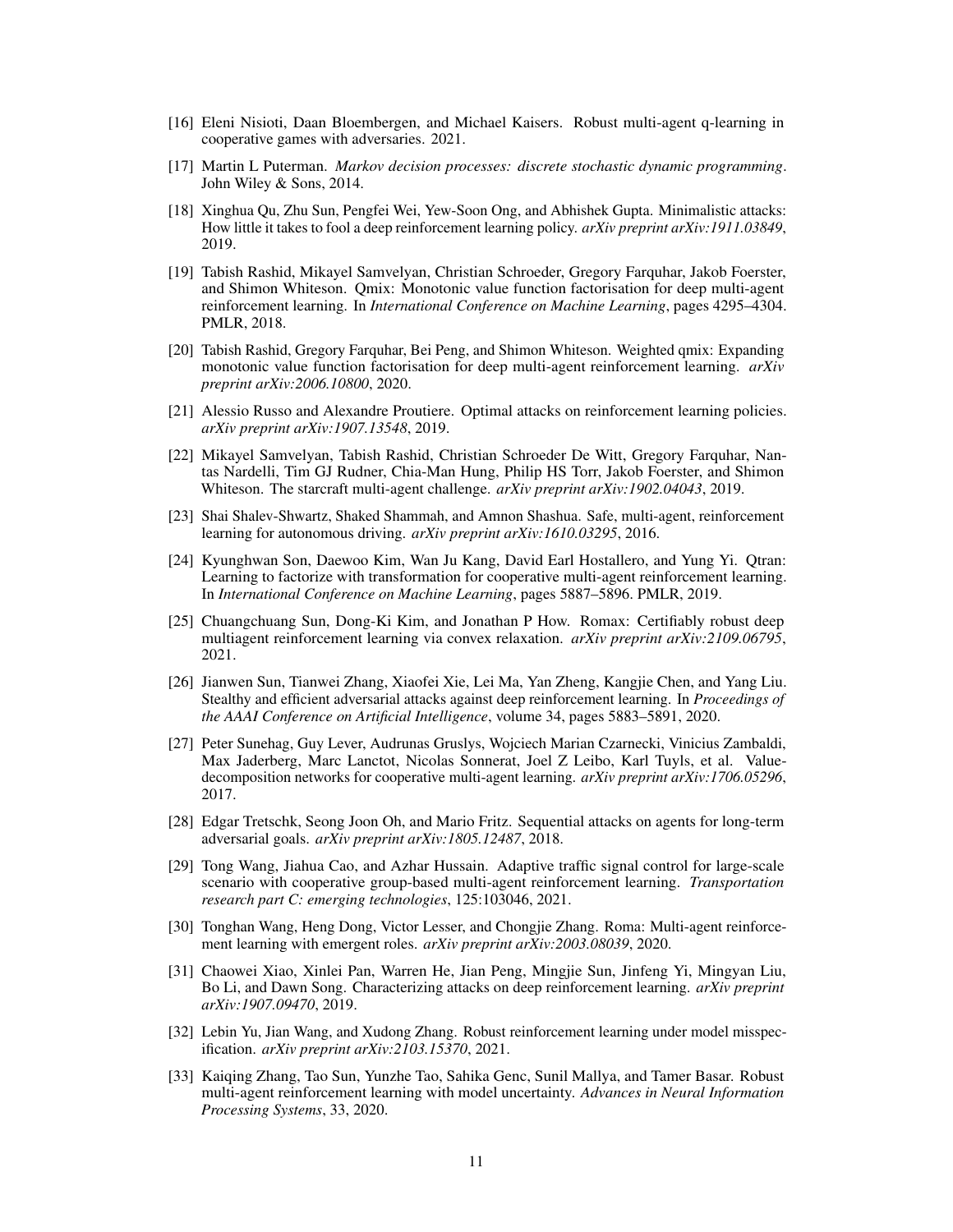# A Appendix

#### <span id="page-11-0"></span>A.1 Detailed derivation

**Example 1** Since the game can be described by a binary tree, we can just use action sequence to denote each state, i.e., action sequence  $a_0, a_1, \cdots, a_{t-1}$  will lead to state  $s_{a_0, a_1, \cdots, a_{t-1}}$  at timestep t. The reward function at terminal step T can be denoted by  $r_{a_0, a_1, \dots, a_{T-1}}$ .

Consider this reward function:

- Choose an action sequence  $a_0^*, \dots, a_{T-1}^*$  as optimal policy, and set  $r_{a_0^*, \dots, a_{T-1}^*} = 50$
- Choose some  $p < t < T 1$ . Choose another action sequence  $a'_{t+1}, \dots, a'_{T-2}$ , and set  $r_{a_0^*, \dots, a_{t-1}^*, 1-a_t^*, a_{t+1}', \dots, a_{T-2}^*, 1} = 49, r_{a_0^*, \dots, a_{t-1}^*, 1-a_t^*, a_{t+1}', \dots, a_{T-2}^*, 0} = -100$
- Choose another action sequence  $a''_{p+1}, \dots, a''_{T-1}$ , and set  $r_{a_1^*, \dots, a_{p-1}^*, 1-a_p^*, a''_{p+1}, \dots, a''_{T-1}} =$ 48
- For any other terminal state, set its reward to any value between  $[0, 47]$

For this game, if the sparse attack budget is not less than 2, the only optimal attack policy is to attack step t and step  $T - 1$ , with reward -100:

- $r_{a_0^*, \dots, a_{t-1}^*, 1-a_t^*, a_{t+1}', \dots, a_{T-2}'} = 49$ , and any other terminal state's reward is at most 48. If we first attack step t and change its action to  $1 - a_t^*$ , then the rest optimal policy is  $a'_{t+1}, \cdots, a'_{T-2}, 1.$
- Then we attack step  $T 1$  and change its action from 1 to 0, agent will receive  $-100$  reward, which is the only worst reward of the whole game (Any other terminal state's reward is at least 0).

Now let's calculate some  $Q^*$  function:

- At timestep  $t, Q_t^*(s_{a_0^*, \dots, a_{t-1}^*}, a_t^*) = 50, Q_t^*(s_{a_0^*, \dots, a_{t-1}^*}, 1 a_t^*) = 49$  (The rest optimal policy is  $a'_{t+1}, \cdots, a'_{T-2}$ , 1, which will receive 49 reward)
- At timestep  $p, Q_p^*(s_{a_0^*, \dots, a_{p-1}^*}, a_p^*) = 50, Q_p^*(s_{a_0^*, \dots, a_{p-1}^*}, 1 a_p^*) = 48$  (The rest optimal policy is  $a''_{p+1}, \dots, a''_{T-1}$ , which will receive 48 reward. Any other policy can only get at most 47 reward.)

Now, no matter what rule we choose,  $\delta_p$  is larger than  $\delta_t$ , which means that the rule based sparse attack using  $\delta$  is sub-optimal. Since the optimal attack policy requires attack at t while do not attack at  $p$ , which is not possible.

**Example 2** Similar to Example 1, we use action sequence to denote each state and reward function. Consider this reward function:

- Choose an action sequence  $a_0^*, \dots, a_{T-1}^*$  as optimal policy, and set  $r_{a_0^*, \dots, a_{T-1}^*} = 50$
- Choose some  $p < T 1$ . Choose another action sequence  $a'_{p+1}, \dots, a'_{T-2}$ , and set  $r_{a_0^*, \dots, a_{p-1}^*, (a_p^*+1) \mod 3, a'_{p+1}, \dots, a'_{T-2}, 1}$  = 49,  $r_{a_0^*, \dots, a_{p-1}^*, (a_p^*+1) \mod 3, a'_{p+1}, \dots, a'_{T-2}, 0$  = −100
- Choose another action sequence  $a''_{p+1}, \dots, a''_{T-1}$ , and set  $ra_0^*, \dots, a_{p-1}^*, (a_p^*+2) \text{ mod } 3, a_{p+1}'', \dots, a_{T-1}''=48$
- For any other terminal state, set its reward to any value between  $[0, 47]$

For this game, if the sparse attack budget is not less than 2, the only optimal attack policy is to attack step p and step  $T - 1$ , with reward -100:

•  $r_{a_0^*, \dots, a_{p-1}^*, (a_p^*+1) \mod 3, a'_{p+1}, \dots, a'_{T-2}, 1} = 49$ , and any other terminal state's reward is at most 48. If we first attack step p and change its action to  $(a_p^* + 1)$  mod 3, then the rest optimal policy is  $a'_{p+1}, \cdots, a'_{T-2}, 1$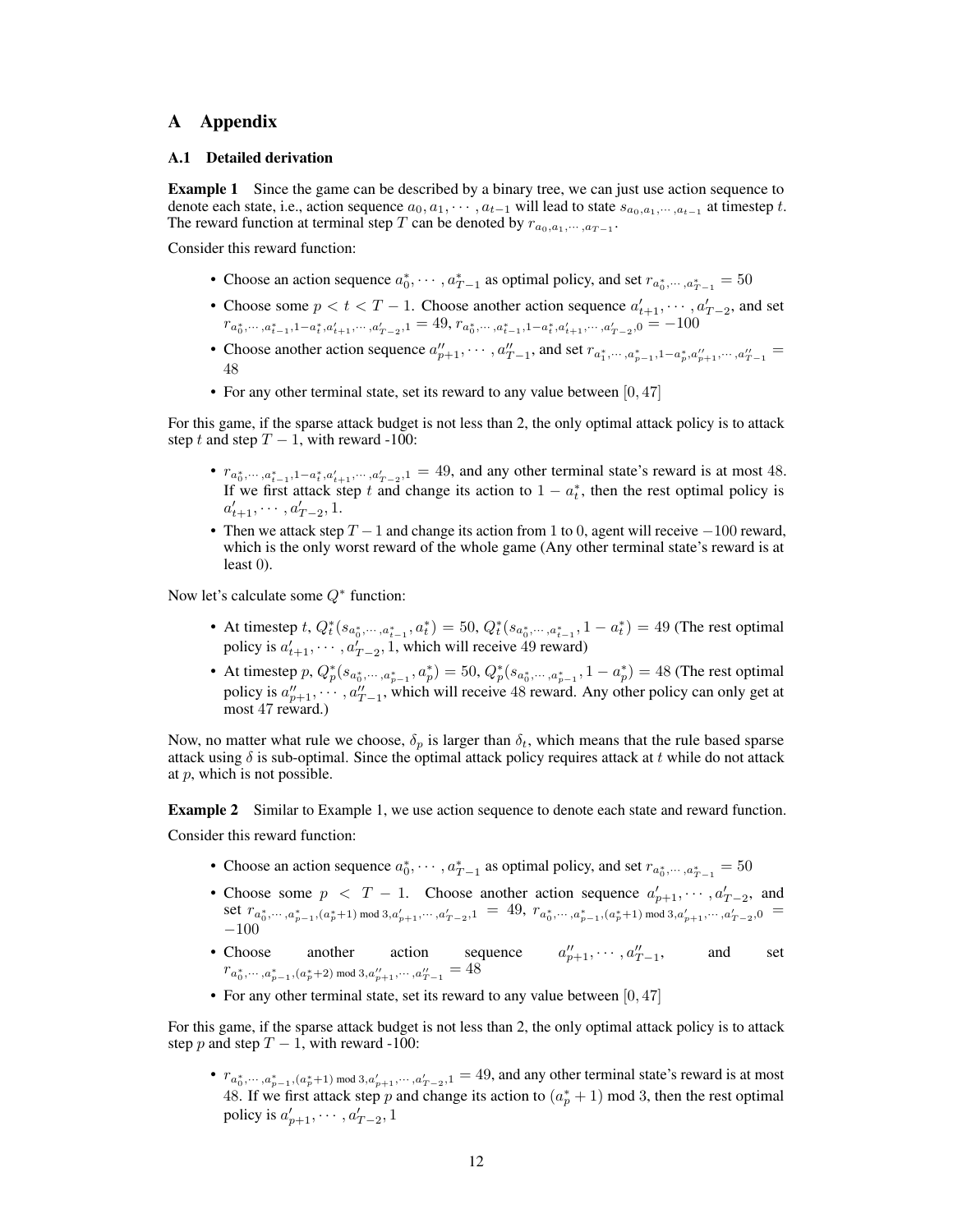• Then we attack step  $T - 1$  and change its action to 0, agent will receive  $-100$  reward, which is the only worst reward of the whole game (Any other terminal state's reward is at least 0)

Now let's calculate some  $Q^*$  function:

- $Q_p^*(s_{a_0^*,\cdots,a_{p-1}^*},a_p^*)=50$
- $Q_p^*(s_{a_0^*, \dots, a_{p-1}^*}, (a_p^*+1) \text{ mod } 3) = 49$  (The rest optimal policy is  $a'_{p+1}, \dots, a'_{T-2}, 1$ , which will receive 49 reward)
- $Q_p^*(s_{a_0^*, \dots, a_{p-1}^*}, (a_p^* + 2) \text{ mod } 3) = 48$  (The rest optimal policy is  $a_{p+1}'', \dots, a_{T-1}'',$  which will receive 48 reward. Any other policy can only get at most 47 reward.)

Now, if the agent decide to attack at step p with no attack before, the optimal attack action  $(a_p^* + a_p^*)$ 1) mod 3 is not the one that has the lowest Q value.

## <span id="page-12-0"></span>A.2 Map selection

The following factors are considered when choosing maps:

- The performance of the QMIX algorithm. If QMIX itself performs poorly in a map, then there is little value in performing an adversarial attack on it.
- Both homogeneous maps and heterogeneous maps should be chosen.
- The difficulty of the map. Since the more difficult the map itself, the easier for adversarial attack. Therefore we prefer simple maps than difficult maps.

Also, since we focus on attacking multi agent systems, we do not choose the environment with only two agents.

The first factor excludes 5m\_vs\_6m, MMM2, 3s5z\_vs\_3s6z, corridor, 6h\_vs\_8z. See OMIX paper for specific.

For homogeneous maps, "m" and "s" agent is available. Thus we choose 3m, 8m, 25m, and 3s vs 4z. We did not choose 8m\_vs\_9m, 10m\_vs\_11m, or 27m\_vs\_30m, since they are more difficult than the former because the team has fewer agents than the enemy. The  $3s$ -vs $3,4,5z$  maps are similar, so we just choose one of them.

All other maps are heterogeneous. For maps with medium number of agents, 2s3z, 3s5z and 1c3s5z have some similarity (both contains "s" and "z" agent), and we choose 2s3z and 1c3s5z. For more complex environment MMM and so\_many\_baneling, we choose MMM, since in the latter environment, the team has far fewer agents than the enemy.

We also choose the last map remaining: bane\_vs\_bane.

#### <span id="page-12-1"></span>A.3 Additional experiment results

Table [6](#page-13-0) shows additional experiment results of the 8m map. For attacking agent 3, OPT can lower the winning rate to less than 3%. For attacking agent 3 and 6, OPT can significantly lower the winning rate with each agent only around 6% of timesteps being attacked. All results outperforms all baselines.

Table [7](#page-13-1) shows additional experiment results of the 2s3z map. OPT can lower the winning rate to less than 10% in both cases. All results outperform all baselines, but the difference is not as large as 8m map.

Table [8](#page-14-0) shows additional experiment results of the 1c3s5z map. In this map, "c" is a large agent and "s"/"z" are small agents, therefore "c" is more important to the team. The result shows that attack "c" (agent 0) is much easier than attack "s" or "z". For agent 7, OPT outperforms all baselines including RD. For agent 1, the result is just so-so, but with  $\lambda = 0.1$  OPT still outperforms RB.

Table [9](#page-14-1) shows additional single agent attack result of the MMM and bane\_vs\_bane map. The winning rate of the bane\_vs\_bane map without attack is 84.0%. For MMM map, OPT outperforms other baselines. But for bane\_vs\_bane map, OPT result is similar to RB.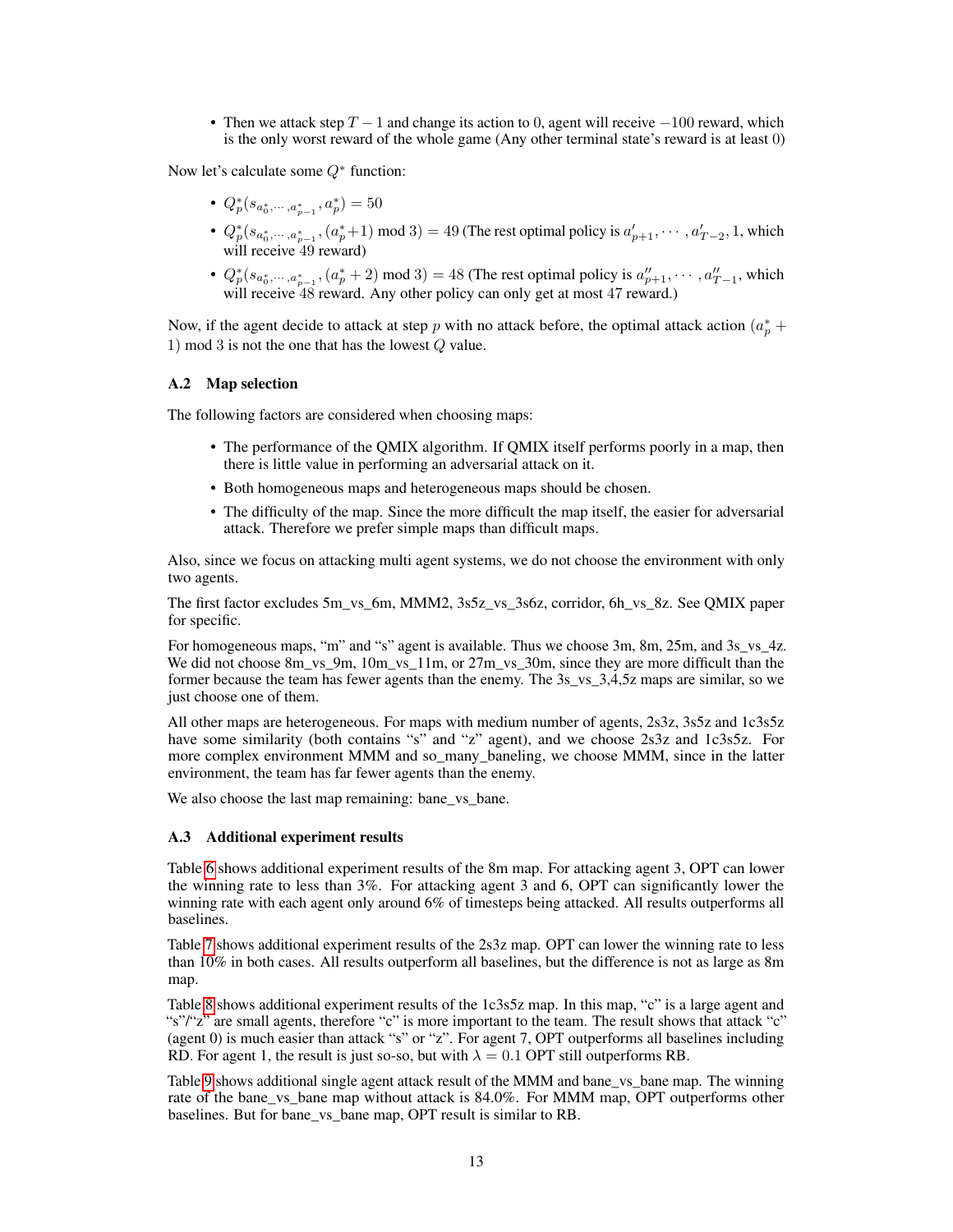# Table 6: 8m map

<span id="page-13-0"></span>

| Map           |                          | 8m Agent 3        |                     | 8m Agent 6    |             |                  |
|---------------|--------------------------|-------------------|---------------------|---------------|-------------|------------------|
| Attack        |                          | Winning           | Attacked steps /    |               | Winning     | Attacked steps / |
| type          | Parameter                | rate $(\%)$       | Total steps         | Parameter     | rate $(\%)$ | Total steps      |
|               |                          | 2.6               | 8.430/27.759        |               | 52.0        | 1.511/28.693     |
|               | $\lambda = 1$            | 0.6               | 6.491/27.527        | $\lambda = 1$ | 52.2        | 1.479/29.441     |
| <b>OPT</b>    |                          | 0.6               | 6.655/27.667        |               | 53.4        | 1.524/28.897     |
|               |                          | 75.9              | 1.485/29.796        |               | 52.9        | 1.378/29.632     |
|               | $\lambda = 5$            | 77.4              | 1.502/29.854        | $\lambda = 5$ | 55.9        | 1.410/28.974     |
|               |                          | 77.4              | 1.543/30.426        |               | 51.0        | 1.351/29.391     |
| <b>RAR</b>    | ÷.                       | 82.6              | 30%                 |               | 85.8        | 5%               |
|               |                          | 86.6              | 5%                  |               |             |                  |
| <b>RAL</b>    |                          | 43.6              | 30%                 |               | 85.0        | 5%               |
|               |                          | 86.5              | 5%                  |               |             |                  |
|               | Threshold                | 7.8               | 12.712/47.873       | Threshold     | 77.0        | 1.861/29.789     |
| RB            | 0.1                      |                   |                     | 0.25          |             |                  |
|               | Threshold<br>0.2         | 78.4              | 1.596/29.502        |               |             |                  |
| map           |                          | 8m Agent 3 and 6  |                     |               |             |                  |
| <b>Attack</b> |                          | Winning           | Attacked steps /    |               |             |                  |
| type          | Parameter                | rate $(\%)$       | Total steps         |               |             |                  |
|               |                          | 12.8              | 2.001,1.464/26.848  |               |             |                  |
|               | $\lambda = 1$            | 8.9               | 2.319,1.459/26.121  |               |             |                  |
| <b>OPT</b>    |                          | 8.4               | 2.258, 1.467/26.332 |               |             |                  |
|               |                          | $\overline{21.1}$ | 1.692, 1.428/27.900 |               |             |                  |
|               | $\lambda = 5$            | 20.3              | 1.675, 1.401/27.311 |               |             |                  |
|               |                          | 21.4              | 1.721, 1.421/27.446 |               |             |                  |
| <b>RAR</b>    | $\overline{\phantom{a}}$ | 87.0              | $8\%.\,6\%$         |               |             |                  |
| RAL           | ÷.                       | 78.4              | $8\%, 6\%$          |               |             |                  |
| RB            | Threshold<br>0.22, 0.22  | 59.2              | 2.614, 1.935/29.232 |               |             |                  |

Table 7: 2s3z map

<span id="page-13-1"></span>

| Map        | $2s3z$ Agent 2    |             |                  |                           | 2s3z Agent 1 and 2 |                       |  |
|------------|-------------------|-------------|------------------|---------------------------|--------------------|-----------------------|--|
| Attack     | Parameter         | Winning     | Attacked steps / | Parameter                 | Winning            | Attacked steps /      |  |
| type       |                   | rate $(\%)$ | Total steps      |                           | rate $(\%)$        | Total steps           |  |
|            |                   | 0.0         | 21.715/44.057    |                           | $0.0^{\circ}$      | 17.782,16.216/43.321  |  |
|            | $\lambda = 0.1$   | 0.0         | 24.301/46.361    | $\lambda = 0.1$           | 0.0                | 17.294.19.044/44.120  |  |
| <b>OPT</b> |                   | 0.0         | 22.063/43.904    |                           | 0.0                | 17.501,16.134/43.904  |  |
|            |                   | 11.1        | 12.547/48.199    |                           | 0.4                | 9.142,8.593/81.301    |  |
|            | $\lambda = 0.5$   | 1.5         | 13.875/46.908    | $\lambda = 0.5$           | 0.9                | 6.161.12.821/48.101   |  |
|            |                   | 5.0         | 13.363/49.769    |                           | 0.1                | 7.277,12.651/44.000   |  |
| <b>RAR</b> |                   | 91.3        | 15%              |                           | 76.0               | 10%, 30%              |  |
|            |                   | 41.7        | 50%              |                           |                    |                       |  |
| <b>RAL</b> |                   | 84.5        | 15%              |                           | 39.5               | 10%, 30%              |  |
|            |                   | 5.4         | 50%              |                           |                    |                       |  |
| RB         | Threshold<br>0.07 | 7.2         | 15.052/52.341    | Threshold<br>0.087, 0.115 | 3.9                | 10.030, 12.258/47.077 |  |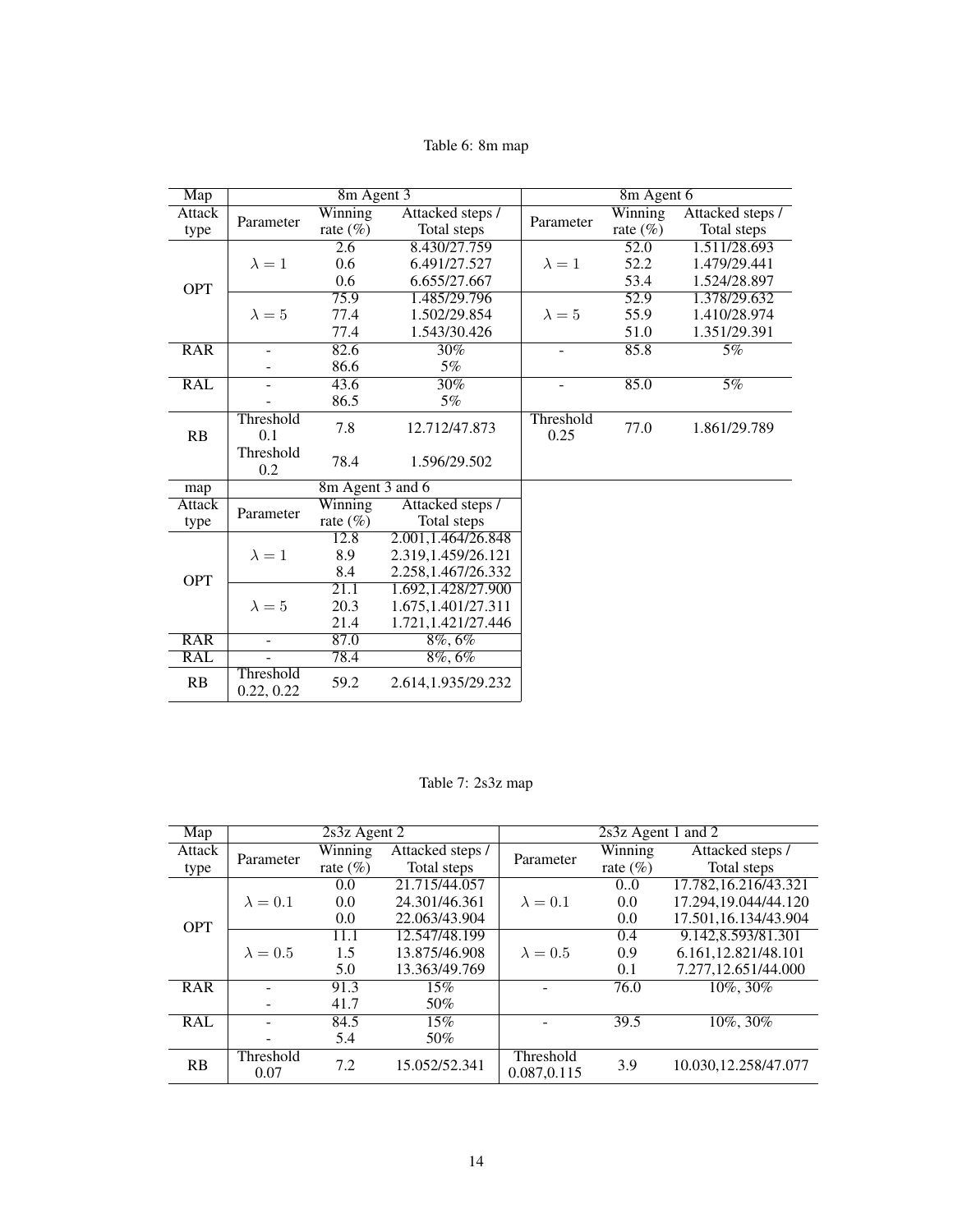<span id="page-14-0"></span>

| $\overline{\text{Map}}$ | 1c3s5z Agent 7    |             |                  | 1c3s5z Agent 1    |              |                  |
|-------------------------|-------------------|-------------|------------------|-------------------|--------------|------------------|
| Attack                  | Parameter         | Winning     | Attacked steps / | Parameter         | Winning      | Attacked steps / |
| type                    |                   | rate $(\%)$ | Total steps      |                   | rate $(\% )$ | Total steps      |
|                         |                   | 92.6        | 10.407/48.971    |                   | 83.6         | 13.408/69.093    |
|                         | $\lambda = 0.1$   | 92.7        | 10.907/48.597    | $\lambda = 0.1$   | 83.8         | 14.504/68.233    |
| <b>OPT</b>              |                   | 92.5        | 9.013/49.212     |                   | 84.2         | 14.731/65.389    |
|                         |                   | 78.6        | 42.252/60.875    |                   | 84.2         | 48.083/60.750    |
|                         | $\lambda = 0.01$  | 79.7        | 42.170/55.780    | $\lambda = 0.01$  | 86.4         | 45.741/59.606    |
|                         |                   | 77.1        | 45.324/58.568    |                   | 79.8         | 51.944/67.537    |
| <b>RAR</b>              |                   | 98.0        | 20%              |                   | 98.1         | 20%              |
|                         |                   |             |                  |                   | 96.9         | $80\%$           |
| <b>RAL</b>              |                   | 98.5        | 20%              |                   | 98.6         | 20%              |
|                         |                   |             |                  |                   | 87.8         | 80%              |
| <b>RD</b>               |                   | 89.5        | 100%             |                   | 78.4         | 100%             |
| RB                      | Threshold<br>0.05 | 96.9        | 16.756/48.097    | Threshold<br>0.05 | 89.3         | 15.301/57.828    |

Table 8: 1c3s5z map

Table 9: MMM and bane\_vs\_bane map: attacking single agent

<span id="page-14-1"></span>

| $\overline{\text{Map}}$ | MMM Agent 0       |             | bane_vs_bane Agent 10 |                   |              |                  |
|-------------------------|-------------------|-------------|-----------------------|-------------------|--------------|------------------|
| Attack                  | Parameter         | Winning     | Attacked steps /      | Parameter         | Winning      | Attacked steps / |
| type                    |                   | rate $(\%)$ | Total steps           |                   | rate $(\% )$ | Total steps      |
|                         |                   | 13.3        | 8.917/79.197          |                   | 80.1         | 7.124/74.455     |
|                         | $\lambda = 1$     | 14.7        | 8.536/79.772          | $\lambda = 0.1$   | 79.1         | 9.015/73.818     |
| <b>OPT</b>              |                   | 15.7        | 8.694/81.305          |                   | 81.9         | 7.618/73.672     |
|                         |                   | 29.0        | 8.020/70.355          |                   |              |                  |
|                         | $\lambda = 5$     | 27.4        | 8.561/71.168          |                   |              |                  |
|                         |                   | 25.4        | 8.143/72.306          |                   |              |                  |
| <b>RAR</b>              |                   | 97.6        | 15%                   |                   | 81.8         | 15%              |
|                         |                   |             |                       |                   | 82.8         | 25%              |
| <b>RAL</b>              |                   | 88.6        | 15%                   |                   | 84.1         | 15%              |
|                         |                   |             |                       |                   | 80.8         | 25%              |
| RB                      | Threshold<br>0.18 | 47.0        | 12.180/72.400         | Threshold<br>0.05 | 79.2         | 9.21/76.463      |

Table [10](#page-15-0) shows additional multi agent attack result of 25m and bane\_vs\_bane. The winning rate of these 2 maps without adversarial attack is 98.5% and 84.0% respectively. For 25m map, when attacking 3 agents, OPT can lower the winning rate to around 45% with each agent less than 10% of timesteps begin attacked, and it outperforms all baseline. For bane vs bane map, when attacking 3 or 5 agents, OPT can lower the winning rate, and it outperforms RAR and RAL. But OPT and RB cannot compare directly, since we cannot find a threshold to let RB attack as many timesteps of agent 0 as OPT does. But if we only consider the attack timesteps ratio, then OPT still outperforms RB.

Table [11](#page-16-0) [12](#page-17-0) shows additional result of attacking VDN and QTRAN policies. During our experiements, we found QTRAN performs not very well in the 25m map, so we only attack VDN policies in the 25m map. The result is similar to QMIX policies. OPT outperforms all baselines, and in some cases it outperforms RD.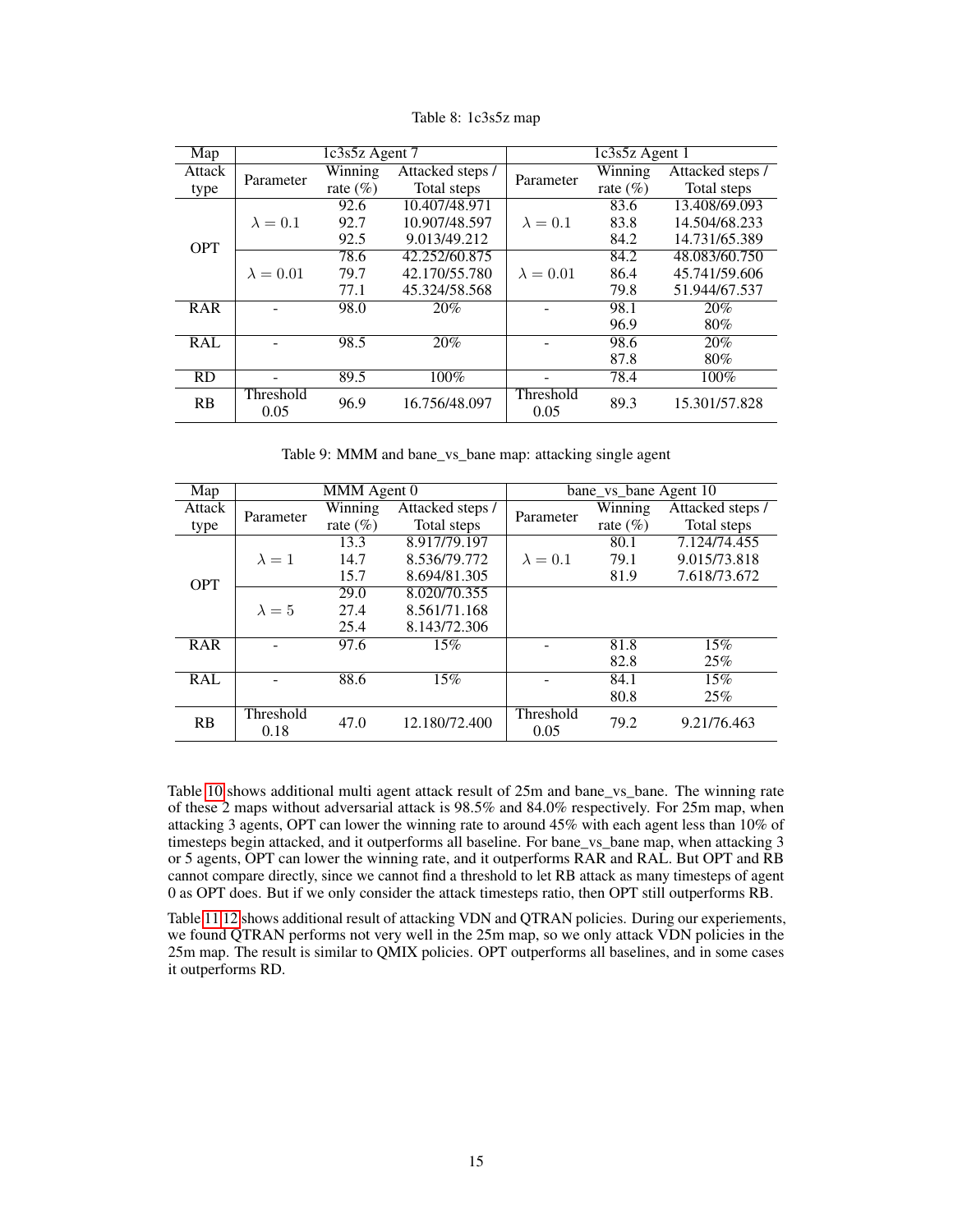<span id="page-15-0"></span>

| Map              | 25m Agent 0, 10, 20           |             |                                     |  |  |
|------------------|-------------------------------|-------------|-------------------------------------|--|--|
| attack           |                               | Winning     | Attacked steps /                    |  |  |
| type             | parameter                     | rate $(\%)$ | Total steps                         |  |  |
|                  |                               | 43.9        | 4.924, 3.491, 3.060/51.127          |  |  |
| <b>OPT</b>       | $\lambda = 1$                 | 44.4        | 4.697, 3.511, 3.269/49.809          |  |  |
|                  |                               | 44.8        | 4.826, 3.318, 2.982/52.125          |  |  |
| <b>RAR</b>       | $\overline{\phantom{0}}$      | 95.4        | 10%, 10%, 10%                       |  |  |
| RAL              |                               | 91.4        | 10%, 10%, 10%                       |  |  |
| RB               | Threshold                     | 56.3        | 9.622,8.996,6.702                   |  |  |
|                  | 0.15, 0.1, 0.1                |             | /52.410                             |  |  |
| Map              |                               |             | bane_vs_bane Agent 0, 10, 20        |  |  |
| <b>Attack</b>    | Parameter                     | Winning     | Attacked steps /                    |  |  |
| type             |                               | rate $(\%)$ | Total steps                         |  |  |
|                  |                               | 41.3        | 104.218,21.053,17.397/143.964       |  |  |
| <b>OPT</b>       | $\lambda = 0.01$              | 44.9        | 67.105,20.244,22.769/131.688        |  |  |
|                  |                               | 27.4        | 102.376,16.529,17.030/160.459       |  |  |
| $\overline{RAR}$ |                               | 90.2        | 75%, 15%, 15%                       |  |  |
| RAL              |                               | 91.8        | 75%, 15%, 15%                       |  |  |
| RB               | Threshold                     | 79.8        | 54.483,9.809,9.178                  |  |  |
|                  | 0.005, 0.01, 0.01             |             | /78.794                             |  |  |
| Map              |                               |             | bane_vs_bane Agent 0, 5, 10, 15, 20 |  |  |
| Attack           | Parameter                     | Winning     | Attacked steps /                    |  |  |
| type             |                               | rate $(\%)$ | Total steps                         |  |  |
|                  |                               | 23.5        | 119.952,19.067,21.522,15.708,16.029 |  |  |
| <b>OPT</b>       | $\lambda=0.01$                |             | /164.122                            |  |  |
|                  |                               | 20.2        | 87.203,25.645,21.332,22.612,22.143  |  |  |
|                  |                               |             | /169.967                            |  |  |
|                  |                               | 26.7        | 88.507,21.880,16.905,10.793,10.950  |  |  |
|                  |                               |             | /163.439                            |  |  |
| <b>RAR</b>       |                               | 90.7        | 70%, 15%, 15%, 15%, 15%             |  |  |
| <b>RAL</b>       |                               | 92.2        | 70%, 15%, 15%, 15%, 15%             |  |  |
| RB               | Threshold                     | 78.5        | 63.232,9.479,9.048,10.210,11.273    |  |  |
|                  | 0.005,0.005,0.005,0.005,0.005 |             | /84.098                             |  |  |

Table 10: 25m and bane\_vs\_bane map: attacking multiple agents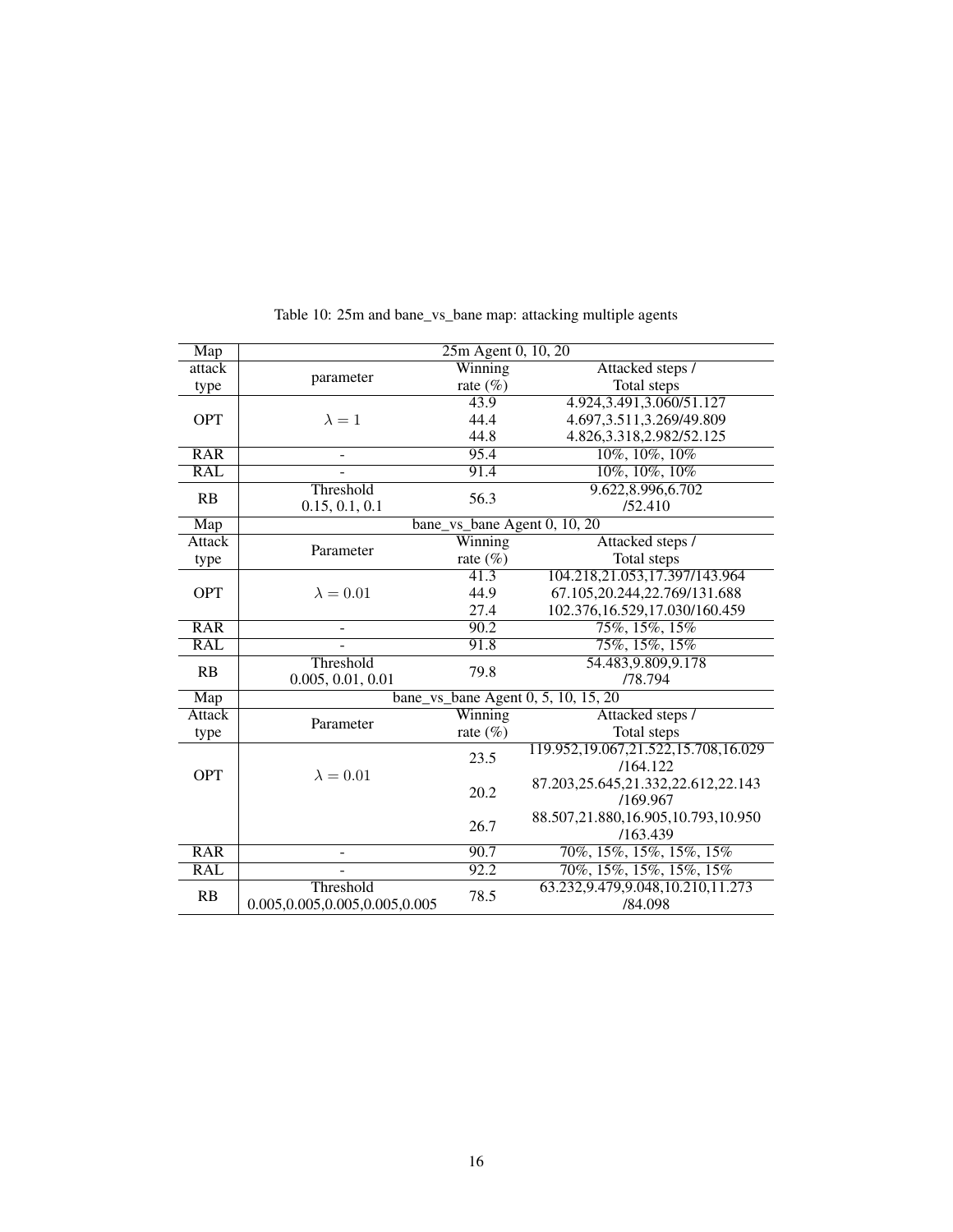<span id="page-16-0"></span>

| Map        | 1c3s5z Agent 0 VDN   |                          | 1c3s5z Agent 0 QTRAN |                        |             |                  |
|------------|----------------------|--------------------------|----------------------|------------------------|-------------|------------------|
| Attack     |                      | Winning                  | Attacked steps /     |                        | Winning     | Attacked steps / |
| type       | Parameter            | rate $(\% )$             | Total steps          | Parameter              | rate $(\%)$ | Total steps      |
|            |                      | 3.6                      | 5.038/60.800         |                        | 0.0         | 4.156/69.583     |
| <b>OPT</b> | $\lambda = 5$        | 4.0                      | 5.123/59.584         | $\lambda = 1$          | 0.0         | 4.059/67.123     |
|            |                      | 4.4                      | 5.483/60.106         |                        | 0.0         | 4.005/69.318     |
| <b>RAR</b> |                      | 95.5                     | $10\%$               |                        | 84.2        | $10\%$           |
| <b>RAL</b> |                      | 89.4                     | $10\%$               |                        | 80.0        | $10\%$           |
| RB         | Threshold<br>0.0.025 | 47.4                     | 7.652/64.042         | Threshold<br>0.045     | 37.5        | 10.996/86.140    |
| Map        |                      | $1c3s5z$ Agent $1+7$ VDN |                      | 1c3s5z Agent 1+7 QTRAN |             |                  |
|            |                      |                          |                      |                        |             |                  |
| Attack     |                      | Winning                  | Attacked steps /     |                        | Winning     | Attacked steps / |
| type       | Parameter            | rate $(\%)$              | Total steps          | Parameter              | rate $(\%)$ | Total steps      |
|            |                      |                          | 60.854,58.683        |                        |             | 59.435,55.070    |
|            |                      | 5.7                      | /73.878              |                        | 2.5         | /75.038          |
| <b>OPT</b> | $\lambda = 0.01$     |                          | 55.652,57.354        | $\lambda = 0.01$       |             | 59.885,57.792    |
|            |                      | 5.0                      | /75.560              |                        | 2.0         | /73.920          |
|            |                      |                          | 58.902,58.434        |                        |             | 60.870,58.052,   |
|            |                      | 5.4                      | /72.109              |                        | 2.3         | /72.261          |
| <b>RAR</b> |                      | 81.5                     | 80%,80%              |                        | 58.8        | 85%,85%          |
| RAL        |                      | 39.4                     | 80%,80%              |                        | 17.6        | 85%,85%          |

Table 11: 1c3s5z map VDN / QTRAN